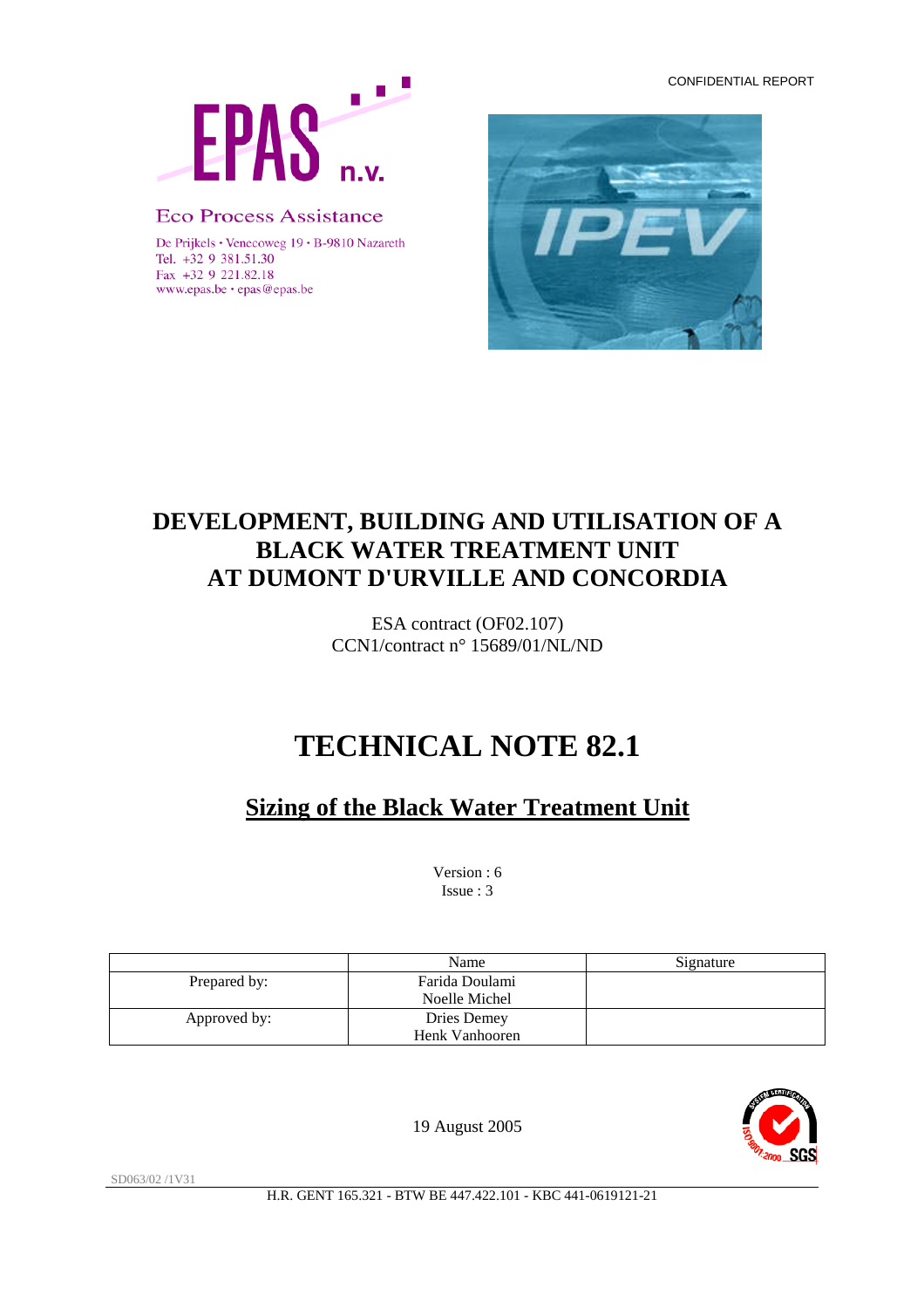#### **DOCUMENT CHANGE LOG**

| <b>Version</b> | Issue | Date     | <b>Observation</b>                    |  |
|----------------|-------|----------|---------------------------------------|--|
|                |       | 14/05/03 | Draft                                 |  |
|                |       | 20/08/03 | Draft                                 |  |
|                |       | 07/04/04 | Final                                 |  |
|                |       | 14/05/04 | Final reviewed                        |  |
|                |       | 30/06/05 | Final after addition of some comments |  |
|                |       |          | from ESA                              |  |
|                |       | 19/08/05 | Final reviewed                        |  |

### **DISTRIBUTION LIST**

| Quantity<br><b>Company/Department</b> | <b>Name</b>            |
|---------------------------------------|------------------------|
| 2<br><b>ESA</b>                       | Christophe Lasseur     |
|                                       | <b>Brigitte Lamaze</b> |
| <b>EPAS</b>                           | Farida Doulami         |
|                                       | Dries Demey            |
| <b>IPEV</b>                           | Patrice Godon          |

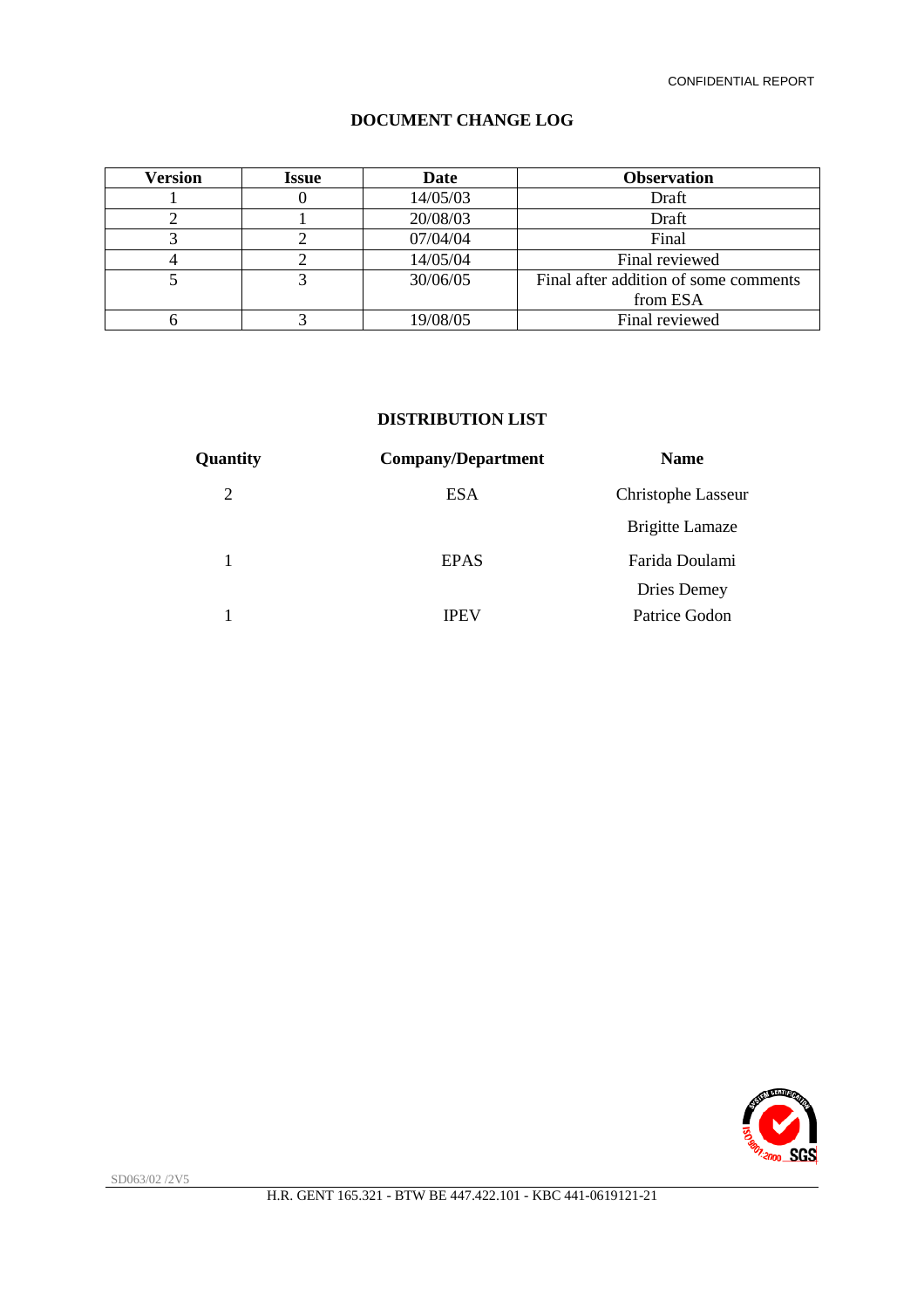### **Content**

|                 | <b>INTRODUCTION</b>                                                | 6  |
|-----------------|--------------------------------------------------------------------|----|
| $\overline{2}$  | <b>OBJECTIVES</b>                                                  | 8  |
| $\overline{3}$  | <b>ANAEROBIC DEGRADATION PROCESSES</b>                             | 9  |
| $\overline{4}$  | <b>CONCEPT OF THE BLACK WATER TREATMENT UNIT (BWT-UNIT)</b>        | 9  |
| 4.1             | <b>Dumont d'Urville station</b>                                    | 9  |
| 4.2             | <b>Concordia station</b>                                           | 10 |
| 4.3             | <b>Liquefying reactor</b>                                          | 10 |
| 4.4             | Methanogenic reactor                                               | 11 |
| 4.5             | <b>Membrane filtration</b>                                         | 11 |
| 4.6             | <b>Additional treatment</b>                                        | 11 |
| $\overline{5}$  | <b>SUBSTRATE COMPOSITION</b>                                       | 12 |
| 5.1             | Feed composition of BWT-unit for Dumont d'Urville summer residence | 12 |
| 5.2             | Feed composition of BWT-unit for Concordia station                 | 13 |
| 5.2.1           | Diet composition of the inhabitants of Concordia station           | 13 |
| 5.2.2           | Grey Water Treatment Unit concentrate composition                  | 14 |
| 5.2.3           | Feed composition of the unit                                       | 15 |
| 5.3             | Influent composition for the two bases                             | 16 |
| 6               | CONSTRAINTS AND LIMITING FACTORS OF THE PROCESS                    | 17 |
| 6.1             | Nitrogen content                                                   | 17 |
| 6.2             | <b>Solids content</b>                                              | 17 |
| 6.3             | Particular elements of the influent                                | 17 |
| 6.4             | <b>Hydraulic retention time</b>                                    | 18 |
| 6.5             | <b>Sludge retention time</b>                                       | 18 |
| 6.6             | <b>Volumetric loading rate</b>                                     | 18 |
| 7               | <b>SUBSTRATE PREPARATION</b>                                       | 19 |
| 7.1             | <b>Extreme case</b>                                                | 19 |
| 7.2             | <b>Dumont d'Urville Station</b>                                    | 19 |
| 7.3             | <b>Concordia Station</b>                                           | 20 |
| $\underline{8}$ | DETERMINATION OF PROCESS PARAMETERS                                | 20 |
| 8.1             | <b>Hydraulic Retention Time</b>                                    | 22 |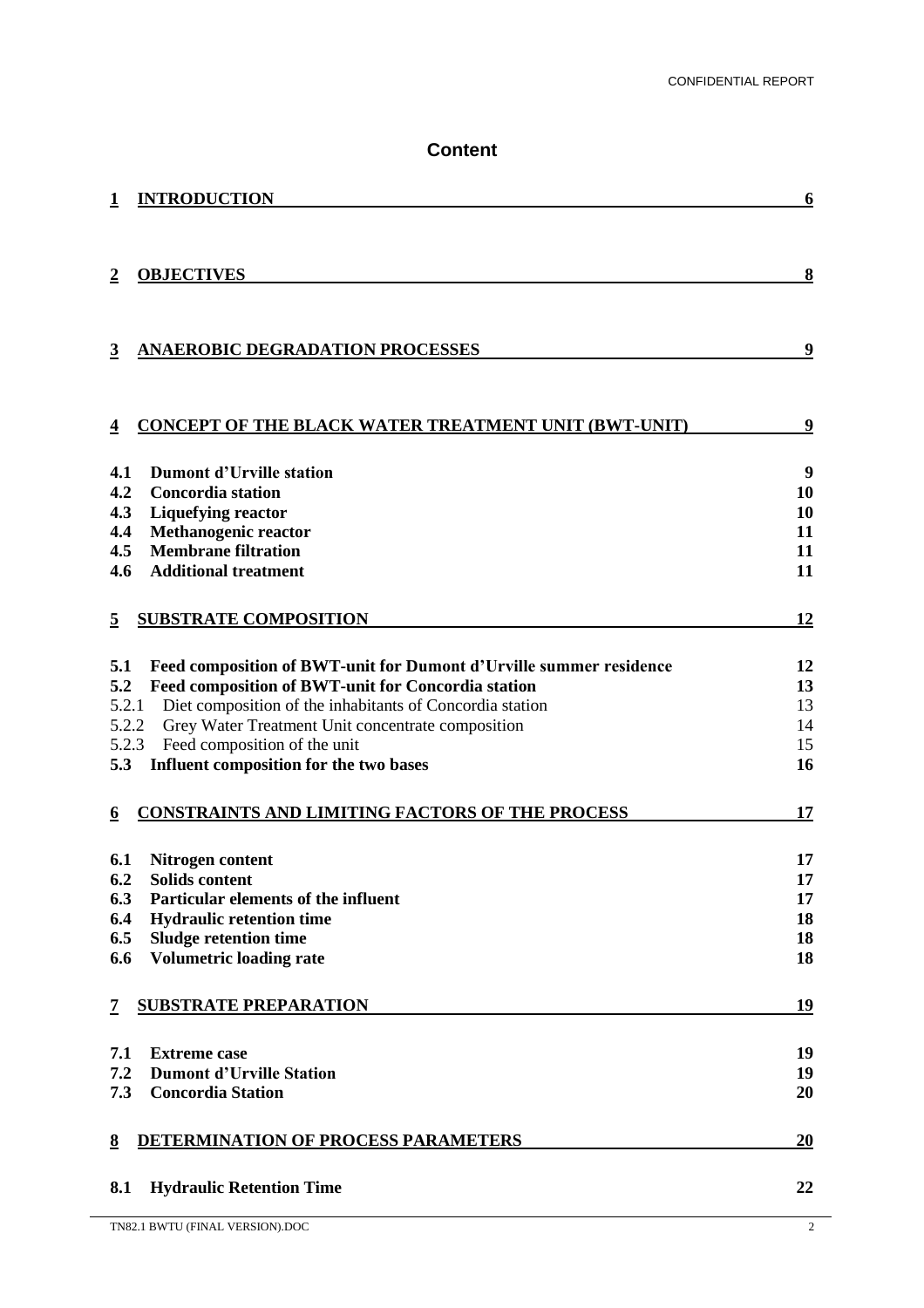| 8.2       | <b>Sludge retention time</b>         | 22 |
|-----------|--------------------------------------|----|
| 8.3       | <b>Temperature</b>                   | 22 |
| 8.4       | pH                                   | 22 |
| 8.5       | <b>Toxicity</b>                      | 22 |
| 9         | <b>CONTROL ASPECTS</b>               | 24 |
| <b>10</b> | <b>INTERACTIONS BWT/GWT-UNITS</b>    | 24 |
| 11        | <b>FLOWS CALCULATIONS</b>            | 25 |
| 12        | <b>SIZING OF THE BWT-UNITS</b>       | 27 |
|           | 12.1 Sizing of Dumont d'Urville unit | 28 |
|           | 12.2 Sizing of Concordia unit        | 29 |
| 13        | <b>REFERENCES</b>                    | 30 |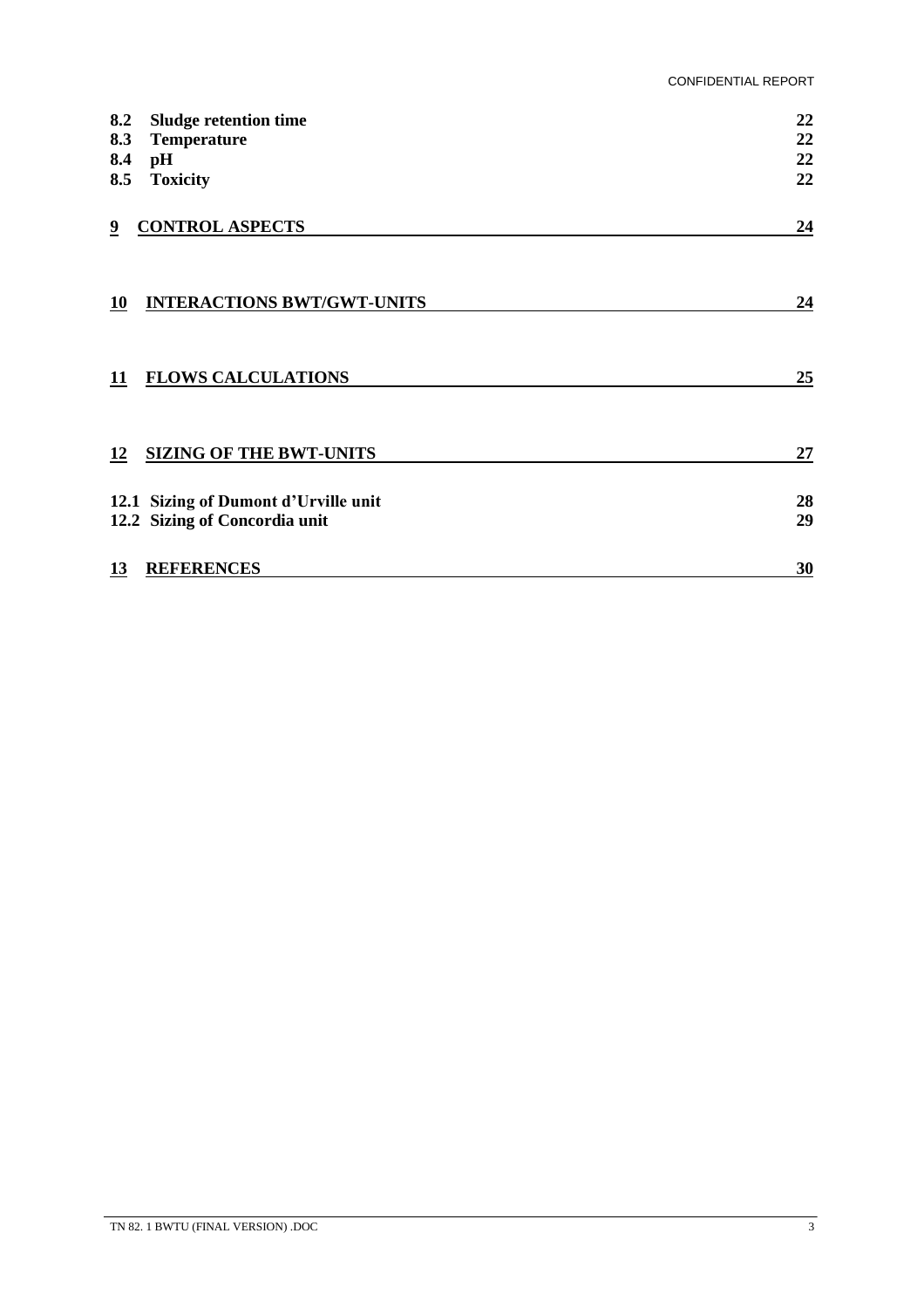### **List of figures**

| Figure 9. Process requirements for the BWT-Units in Dumont d'Urville and Concordia bases 21 |
|---------------------------------------------------------------------------------------------|
|                                                                                             |
|                                                                                             |
|                                                                                             |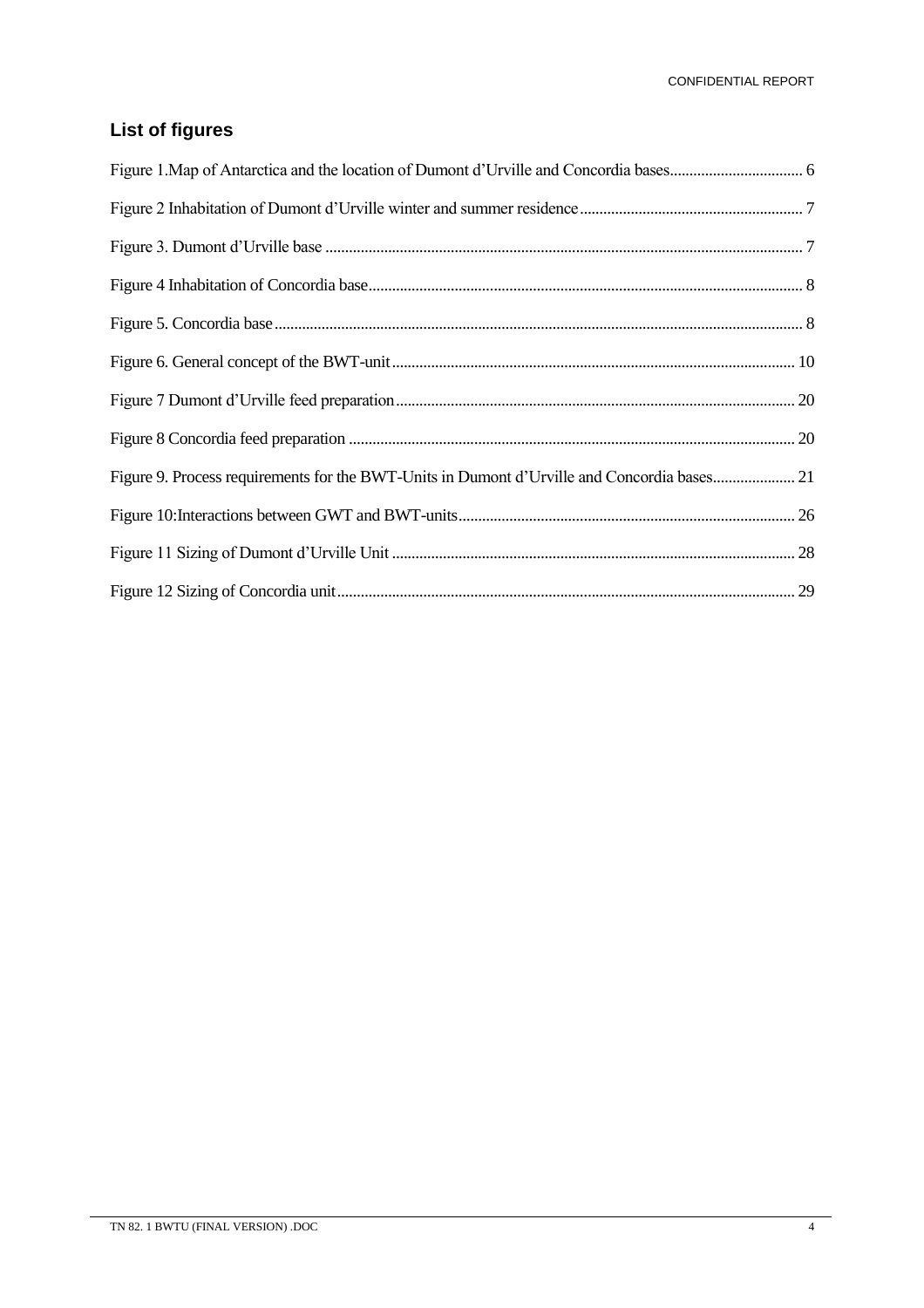### **List of tables**

| Table 8. Influent composition of BWT-units of Dumont d'Urville and Concordia bases 16 |  |
|---------------------------------------------------------------------------------------|--|
|                                                                                       |  |
|                                                                                       |  |
|                                                                                       |  |
|                                                                                       |  |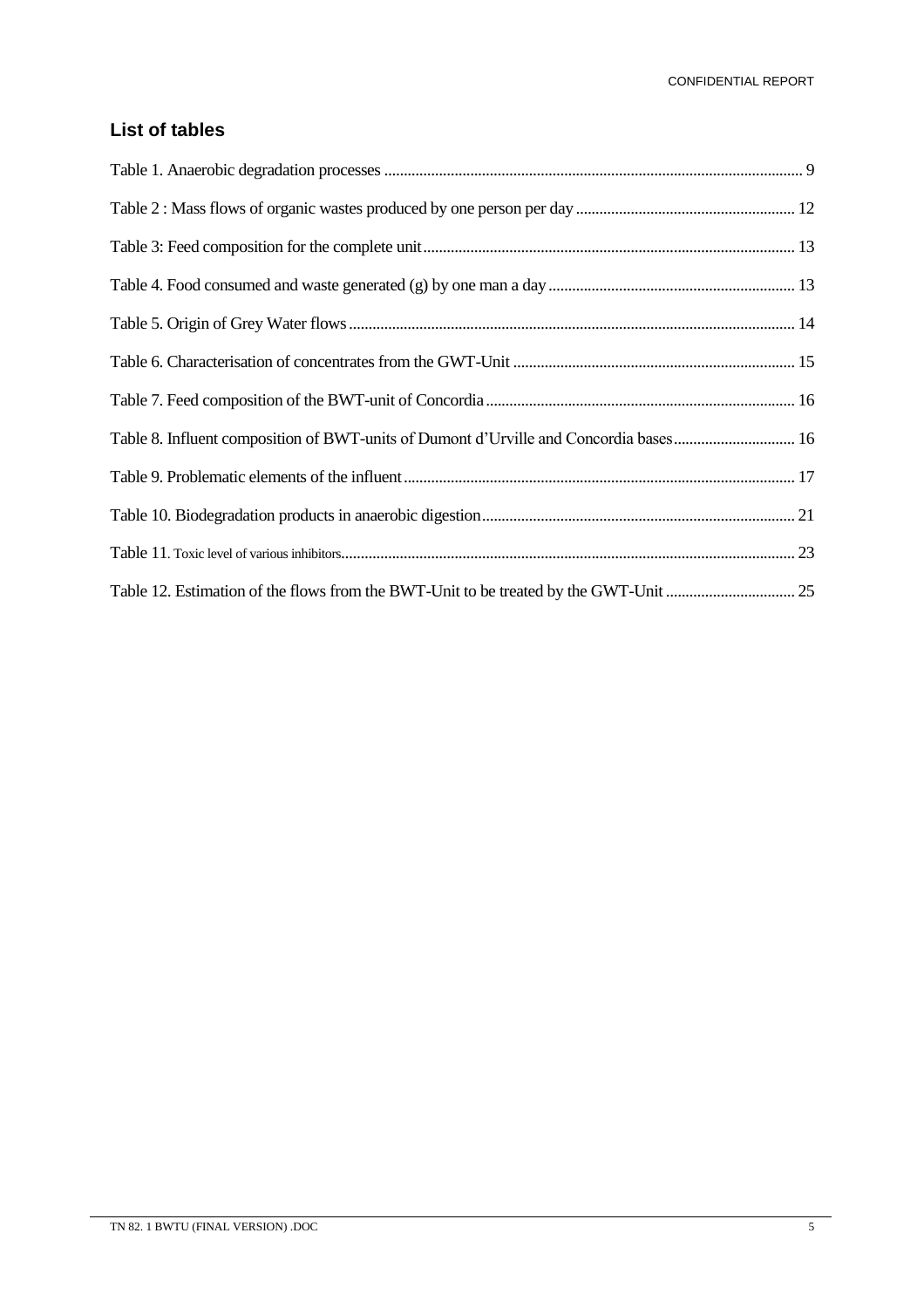### 1 Introduction

The Dumont-d'Urville base, located in the district of Terre Adélie, is a French settlement on the Antarctic continent. By the year 2003, a new permanent base called Concordia will be put in use in the centre of the Antarctic continent. This plan is actually carried out by the French-Italian joint.



Figure 1.Map of Antarctica and the location of Dumont d'Urville and Concordia bases

Since the bases are permanently manned, the produced waste has to be managed, especially during the winter when the access to the bases is difficult. For this reason, it was decided to construct a black water treatment unit in order to process the solid waste originated from the crew and its activities.

Dumont-d'Urville base can be divided into two residences (see Figure 2): the winter residence and the summer residence. The Dumont-d'Urville summer base can be inhabited by 25 people of the Dumont d'Urville winter base during 125 days a year and will be used as a place to sleep only. The remaining days, these people will stay in Dumont d'Urville winter base, since the summer base will not be accessible (The BWT-unit will have to treat human excrements, namely urine and faecal material. Based on this number of persons and the specificity of the infrastructure at Dumont d'Urville, the sizing of the unit will be elaborated. This includes the definition of the amount of waste (faecal material and urine) that will be treated and also the amount of water that is discharged to the treatment facilities.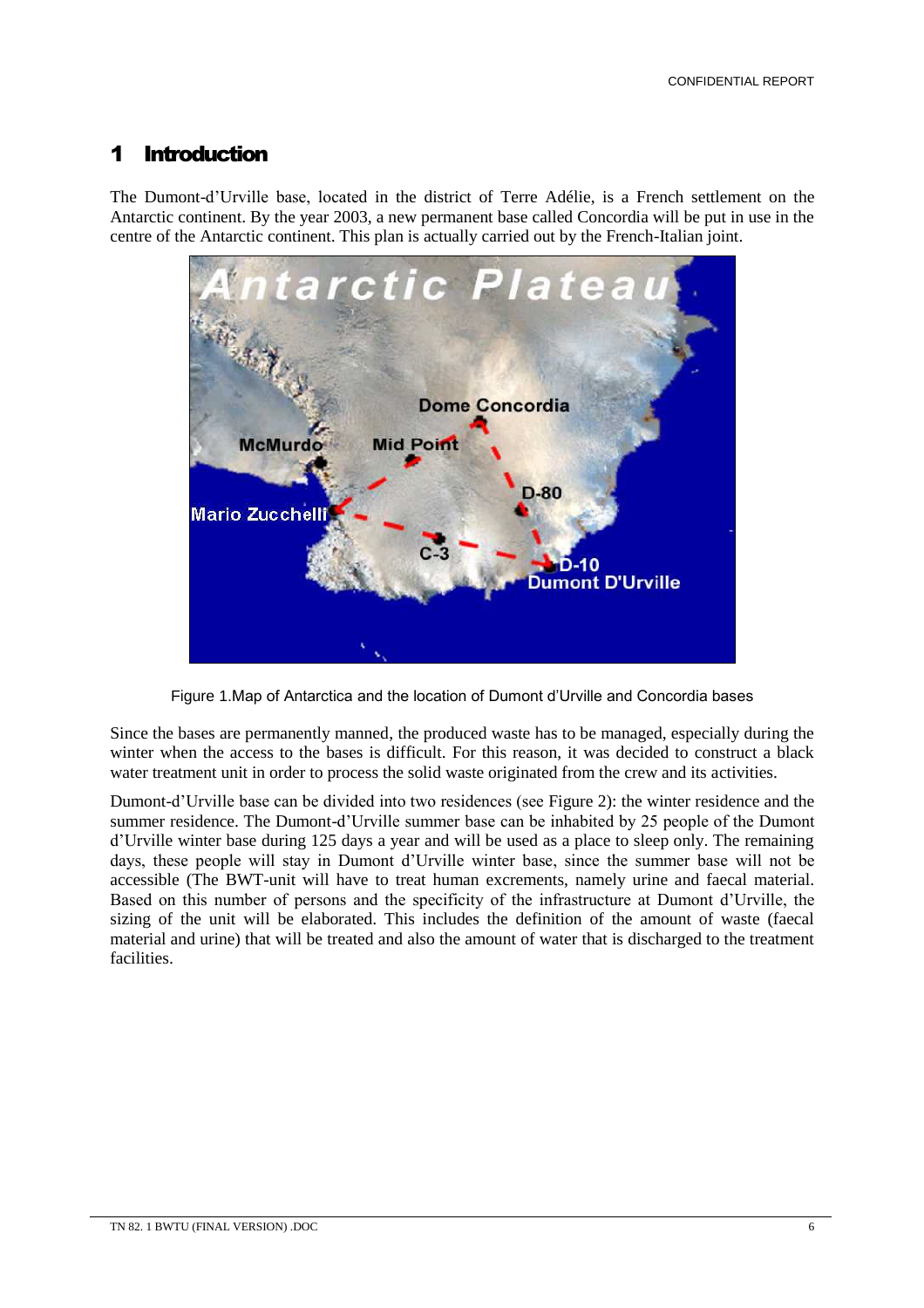CONFIDENTIAL REPORT



Figure 2 Inhabitation of Dumont d'Urville winter and summer residence



Figure 3. Dumont d'Urville base

The permanent base called Concordia is to be opened in the centre of Antarctic continent by the year 2003. There also a black water treatment unit will be elaborated to treat the waste produced by 15-16 persons for 275 days. The black water treatment unit has to ensure satisfactory functioning when the load is 5 times higher than the load engendered by 15 persons; Indeed, during the period of 365 days (12 months), the station will manned with 35 more persons for 90 days and another 20 persons for 30 days (see Figure 4).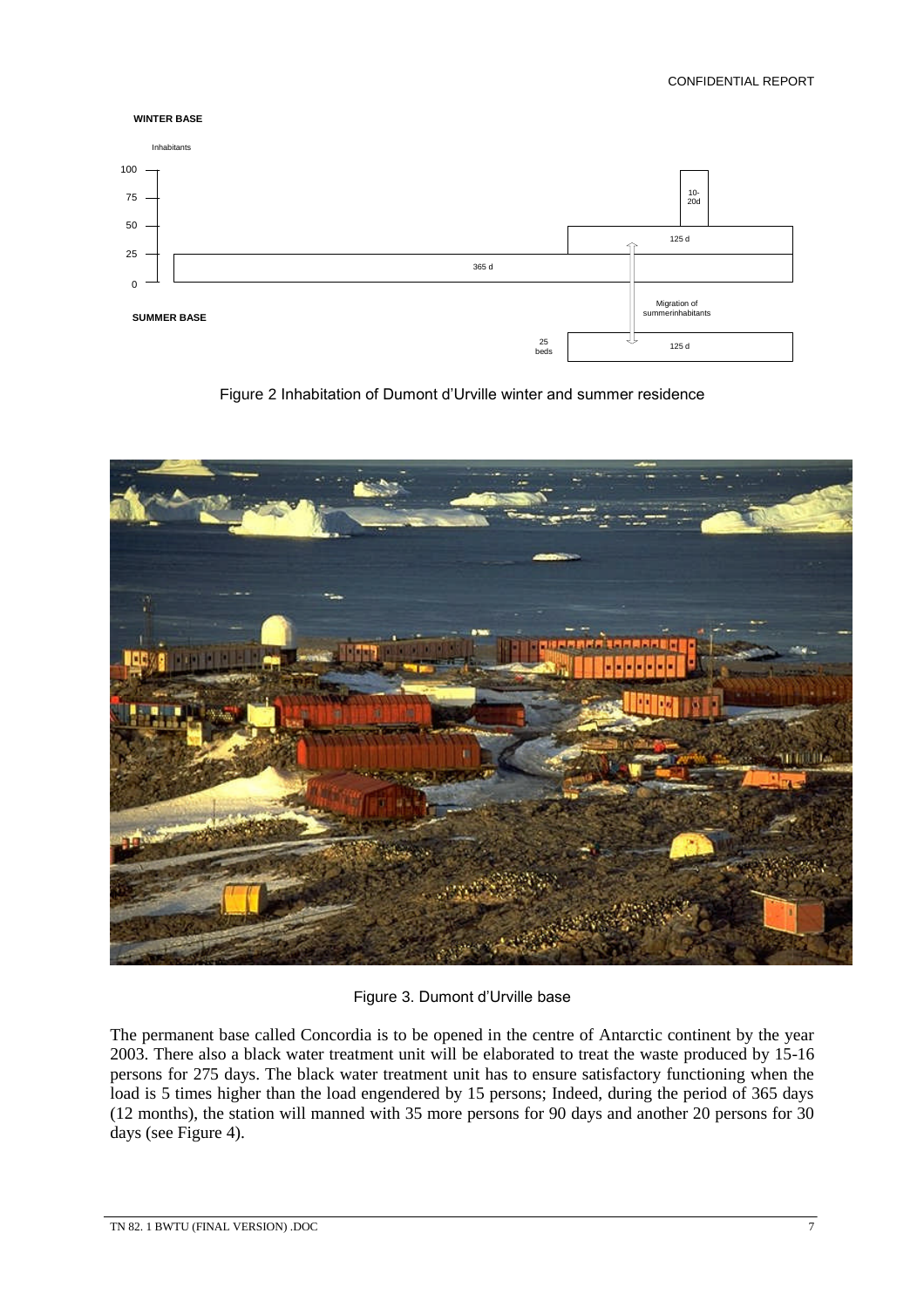

**Level of the activity of BWTU at concordia over one year**

#### Figure 4 Inhabitation of Concordia base



Figure 5. Concordia base

### 2 objectives

The objectives of this work can be summarized in two main points:-

- 1. The determination of the process parameters values and the necessary reactor volumes in case of Concordia station and Dumont d'Urville summer residence.
- 2. A scenario analysis will be done to determine and define the operation limits of the units.

For the elaboration of the black water treatment units, the expertise that is gained from the research done for ESA/ESTEC in the MELISSA project (Engineering of the Waste Compartment) will be used.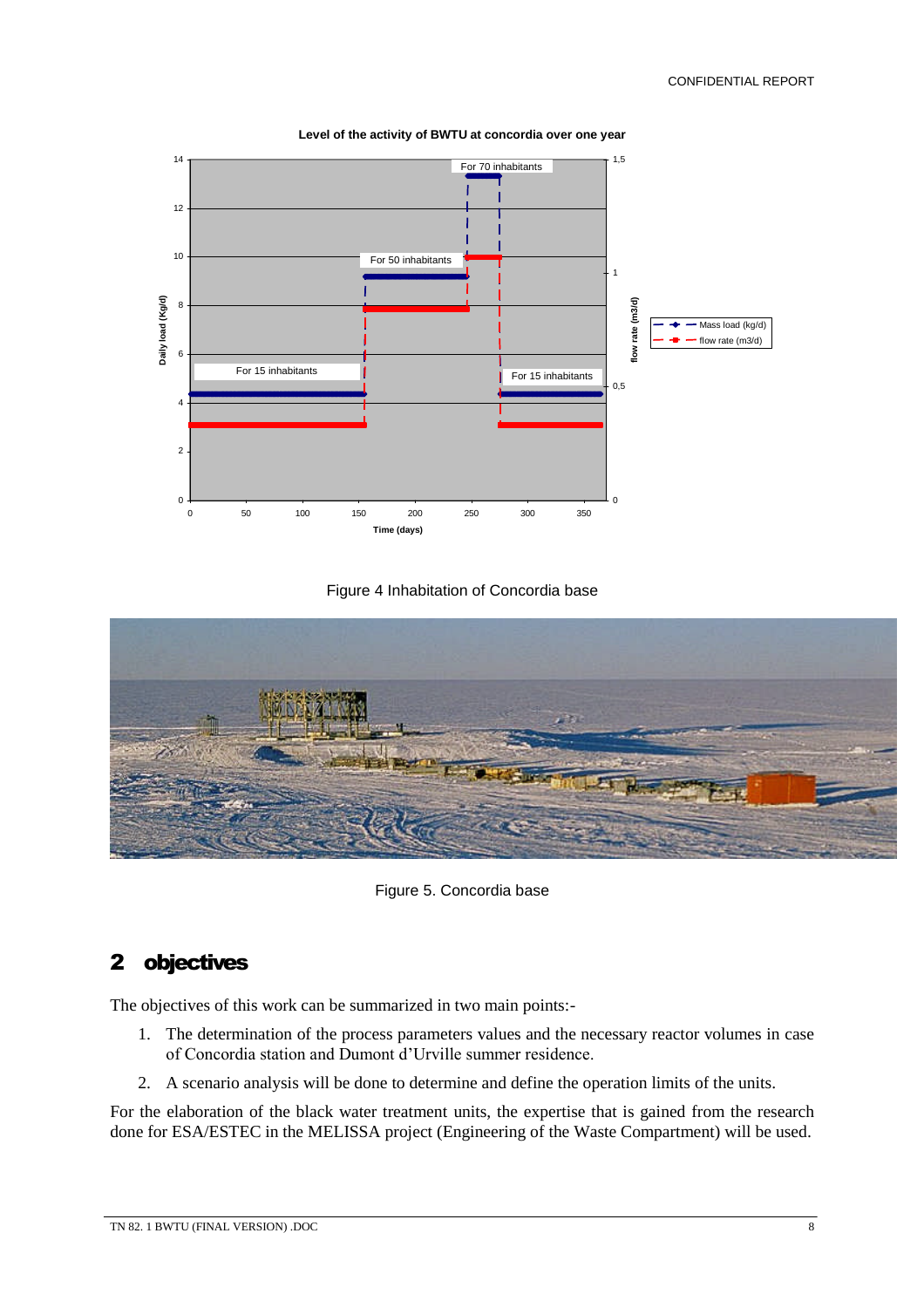### 3 Anaerobic degradation processes

The biological pathways in anaerobic degradation processes can be summarized as shown in Table 1. The different phases could be successively used or at least the two first phases as the case in most anaerobic digestion processes.

| Biological pathways in anaerobic degradation processes                                                                              |                                                                                                                                                                                          |                                                                                                                                                                    |  |  |
|-------------------------------------------------------------------------------------------------------------------------------------|------------------------------------------------------------------------------------------------------------------------------------------------------------------------------------------|--------------------------------------------------------------------------------------------------------------------------------------------------------------------|--|--|
|                                                                                                                                     |                                                                                                                                                                                          | <b>Phase I: Prefermentation (VFA generation processes)</b>                                                                                                         |  |  |
| <i>Hydrolysis</i>                                                                                                                   |                                                                                                                                                                                          | Extracellular enzyme-mediated transformations, where complex soluble and<br>particulate (insoluble) organic material is transformed into simple soluble substrate. |  |  |
| Acidogenesis                                                                                                                        | Acidogenic bacteria (faster growing when compared to methanogenic bacteria)<br>ferment the hydrolysis products into long- and short-chain volatile acids, other<br>acids, alcohols, etc. |                                                                                                                                                                    |  |  |
|                                                                                                                                     | <b>Phase II: Methane generation (VFA consumption processes)</b>                                                                                                                          |                                                                                                                                                                    |  |  |
| Acetogenesis                                                                                                                        | High molecular fatty acids, as well as volatile acids (except for acetate), are<br>decomposed into reaction intermediates: simple acids such as acetate, propionate<br>and butyrate.     |                                                                                                                                                                    |  |  |
| Methanogenic bacteria (slower growing) metabolize the VFA (decarboxylation of<br>Methanogenesis<br>acetate) with methane formation. |                                                                                                                                                                                          |                                                                                                                                                                    |  |  |
| <b>Phase III: Additional VFA consumption processes</b>                                                                              |                                                                                                                                                                                          |                                                                                                                                                                    |  |  |
| Aerobic respiration                                                                                                                 |                                                                                                                                                                                          | DO present: bacteria (aerobic) consume VFA                                                                                                                         |  |  |
| Sulfate reduction                                                                                                                   |                                                                                                                                                                                          | SO <sub>4</sub> present: bacteria (sulfate reducing) consume VFA                                                                                                   |  |  |
| Denitrification                                                                                                                     |                                                                                                                                                                                          | NO <sub>3</sub> present: bacteria (heterotrophic) consume VFA                                                                                                      |  |  |

#### Table 1. Anaerobic degradation processes

## 4 Concept of the black water treatment unit (BWT-unit)

In this work, the proposed concept will concern two stations: the Dumont d'Urville summer base and the Concordia base.

### 4.1 Dumont d'Urville station

The concept of the BWT-unit is shown in Figure 6. The feed will be collected in a homogeniser, where the content will be mixed and diluted with water up to the necessary concentration, depending on the amount of water, which could be managed by the users. The mixture will then be fed to the first anaerobic reactor, the liquefying reactor, for the conversion in volatile fatty acids, ammonium and other fermentation products. The fermentation products will be recovered by means of a filtration module. The recycle stream will return to the reactor. The filtrate will be introduced in a second anaerobic reactor, the methanogenic reactor, for the conversion into methane and carbon dioxide. A filtration module will separate the solids from the liquid. The solids will be recycled to the reactor and the filtrate will be send to the grey water treatment system. Depending on the final reactor configuration of the anaerobic reactor, the second ultrafiltration might be replaced by a sludge separation system based on gravitation.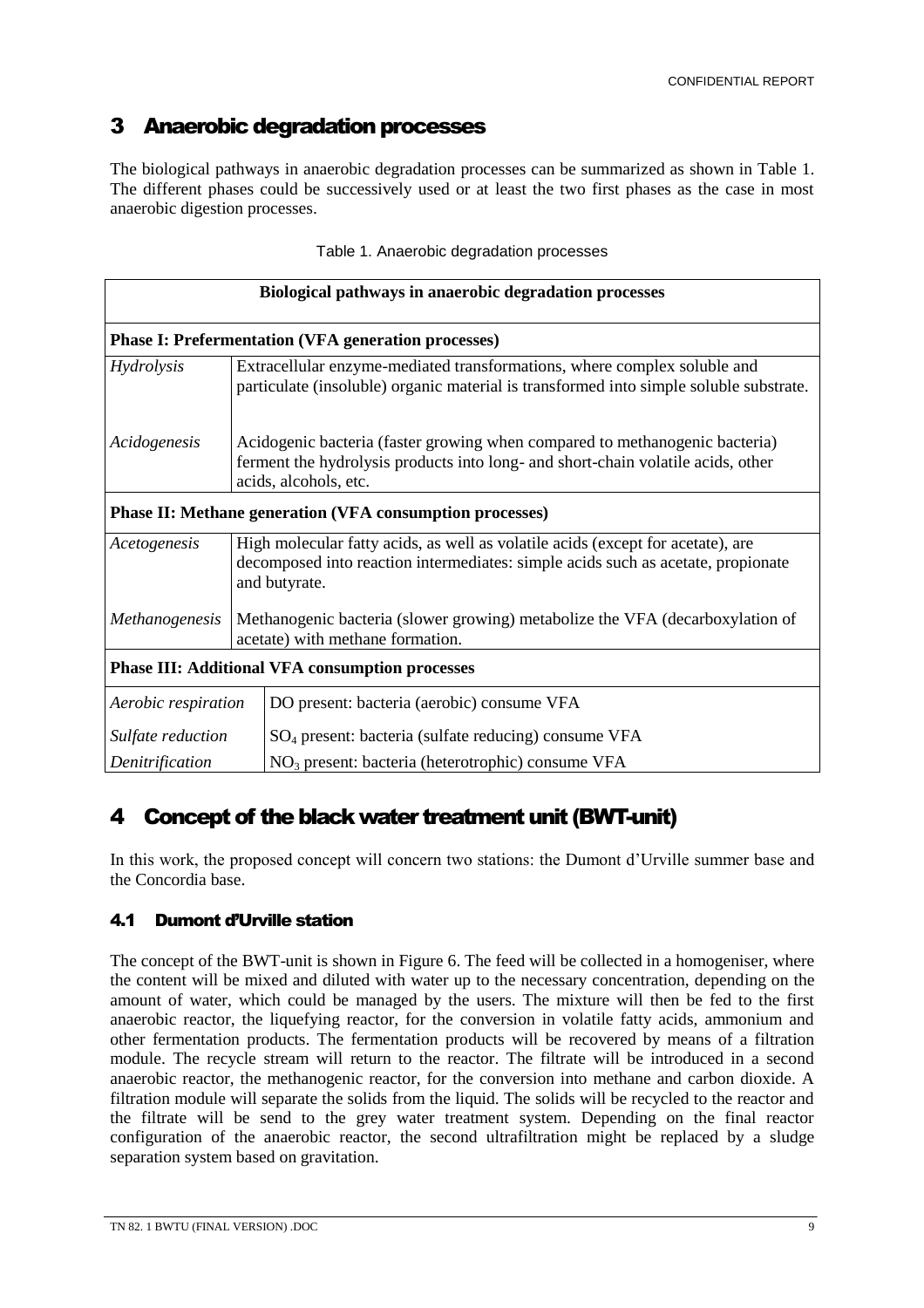The unit consists of a two-stage anaerobic degradation process. The feed will be a water phase containing particulate organic material and minerals. The feed will be introduced in the first anaerobic reactor. This liquefying reactor will be operated in thermophilic conditions (55°C) and at pH 6 to avoid methane production. A part of the fermentation products are in gaseous form like carbon dioxide.

The methanogenic reactor, proposed in paragraph 4.4, will then transform the volatile fatty acids into methane. This reactor will be operated also in thermophilic conditions (50 to 55°C), but at a pH of 7.

Both reactors will be inoculated with a consortium of anaerobic bacteria, which have already shown high efficiencies in organic matter degradation in the framework of MELISSA project: EWC (Engineering of the Waste Compartment). The bacteria will be inoculated in the reactors and allowed for adaptation for few days at low feed load to avoid irreversible environmental chocks in the allochthonous and autochthonous populations.

### 4.2 Concordia station

The same concept principle as for Dumont d'Urville base is proposed for the Concordia station except the fact that the latter has to treat higher loads. As shown in Table 8, in addition to faecal material and urine, the black water treatment unit of Concordia has to treat kitchen waste, kitchen rests from the dining room, toilet paper and concentrated sludge originated from the treatment of grey water (GWT unit) designed by Technomembranes. Moreover, the unit has to treat faecal material, urine and rests of at least 15 persons and a maximum of 50 to 70 persons.



Figure 6. General concept of the BWT-unit

### 4.3 Liquefying reactor

This reactor needs to be operated at 55°C (thermophilic conditions) and at a pH of 6- 5.8 to avoid methane production. The reactor will be operated in anaerobic conditions. The biodegradation efficiency of the reactor needs to be at least 55 % (maximal so far obtained efficiency). The reactor needs to be provided with several interfaces among which the solid loop with the waste material and the filtration unit. The latter will be equipped with an ultrafiltration membrane. The task of the membrane is to separate the slow biodegradable fraction of organic matter from the produced VFA and ammonium. It is very important, for safety reasons and to avoid contamination in the methanogenic reactor, to retain the bacteria, present in the bioreactor by the membrane.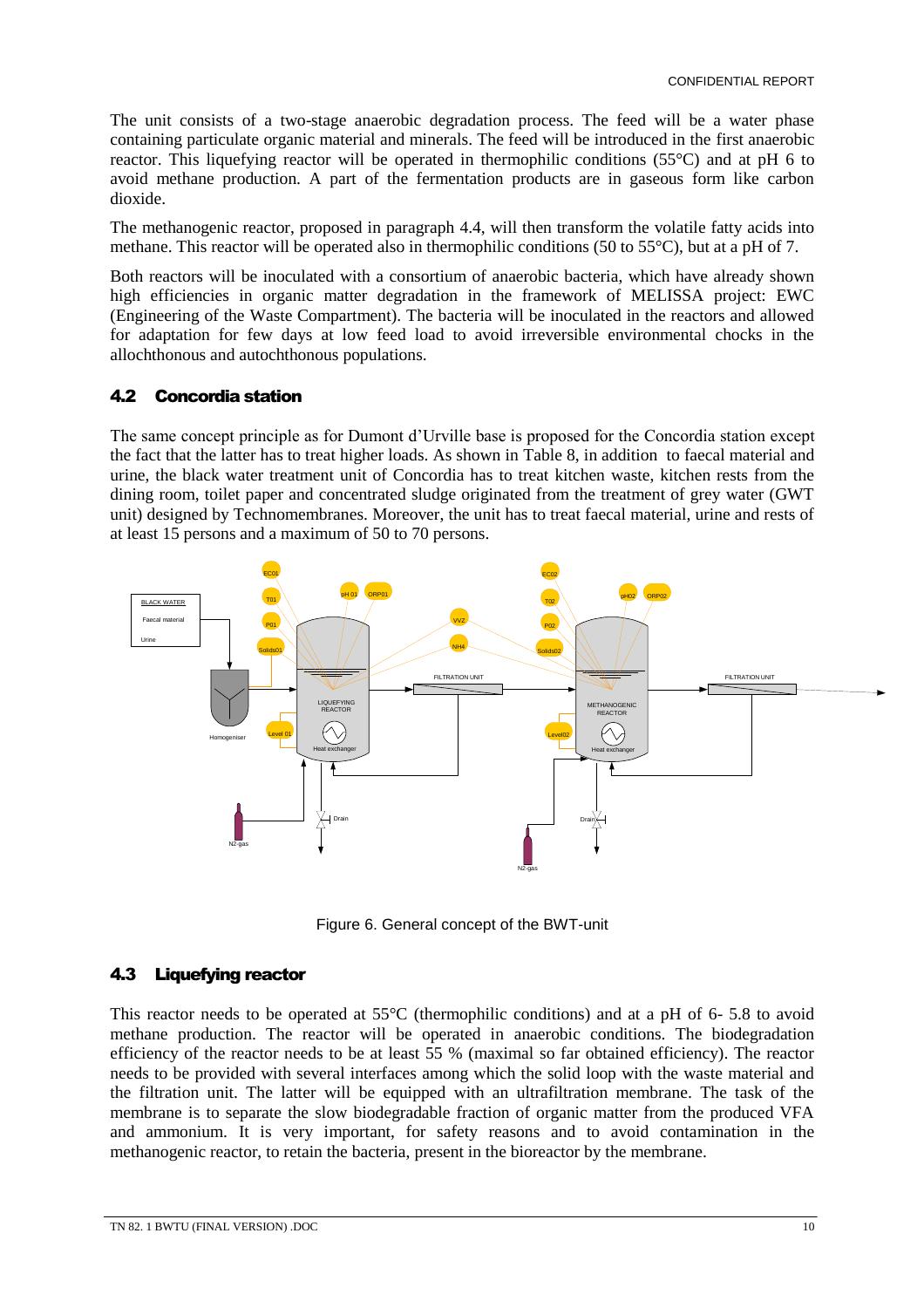#### 4.4 Methanogenic reactor

The methanogenic reactor treats the effluent of the filtration unit of the liquefying reactor. Based on the assumed efficiency of the liquefying reactor and data already collected in the framework of MELISSA-project (EWC: TN71.1), the load to the second reactor was calculated, from which the sizing of the methanogenic unit was done. Again this unit will be, probably, followed by a membrane unit to retain the sludge in the system. Another possibility is to use another type methanogenic reactor like a fixed bed reactor, from which the collected effluent will be exempt of solids and directed towards the grey water unit without passing through a second filtration unit. The methanogenic reactor will produce biogas, which should be burnt either by using a flare or by using a generator. The amount of biogas and the composition  $(CH_4, CO_2, H_2, H_2, ...)$  will be estimated. Based on the gas production and the methane concentration a heat balance will be made. Anaerobic systems have always a net production of energy.

#### 4.5 Membrane filtration

The main aim of using a membrane filtration module is to separate the liquid phase from the solid phase. In the present concept a membrane filtration unit is proposed to separate the liquid stream containing volatile fatty acids (VFA), nitrogen, COD soluble and salts from the insoluble fraction. The liquid stream will be fed the methanogenic reactor, where the VFA and COD<sub>s</sub> will be further converted exclusively, into methane  $(CH<sub>4</sub>)$  and carbon dioxide. The solid fraction will be retained by the membrane filter and returned back to the acidifying reactor for further transformations.

Depending on the pores size, membrane filtration systems allow or not the transfer of bacteria.. In addition, the membrane technology avoids wash out of the biomass from the bioreactors in general and thus allows longer sludge residence time in the acidifying reactor. By this means, the hydraulic residence time can be seriously shortened to less than 10 to 20 days as required in most of the anaerobic degradation systems.

Ultrafiltration is capable of concentrating bacteria, some proteins, some dyes, and constituents that have a large molecular weight, greater than 10,000 daltons. Ultrafiltration is only somewhat dependent upon the charge of the particle and is much more concerned with the size of the particle

The ultrafiltration technology proposed will retain particle with sizes up to  $0.01 \mu m$ . This concerns the retention of reactor particles (organic and inorganic) with sizes higher than 0.01 µm, bacteria, colloidal material and viruses. In the proposed concept a low overpressure is needed to speed up the mass transfer process. In general an overpressure of 0.5 to 2 bars will be applied to generate the required filtrate to be fed to the methanogenic reactor.

#### 4.6 Additional treatment

The effluent coming from the second reactor must respect some constraints to satisfy the users and to be treated in the Grey Water Treatment unit. Therefore some additional treatments will be proposed, in order to satisfy these criteria:

- 1. acceptable colour of the effluent (activated carbon, ozonisation, peroxide under UV light...)
- 2. salts composition compatible with reverse osmosis
- 3. ammonium content sufficiently low to respect the criteria for hygienic water after reverse osmosis (nitrification/denitrification, zeolites...).

Tests and trade-off will be performed in order to solve these problems in the most adapted way. The results of the tests will be presented in TN80.7.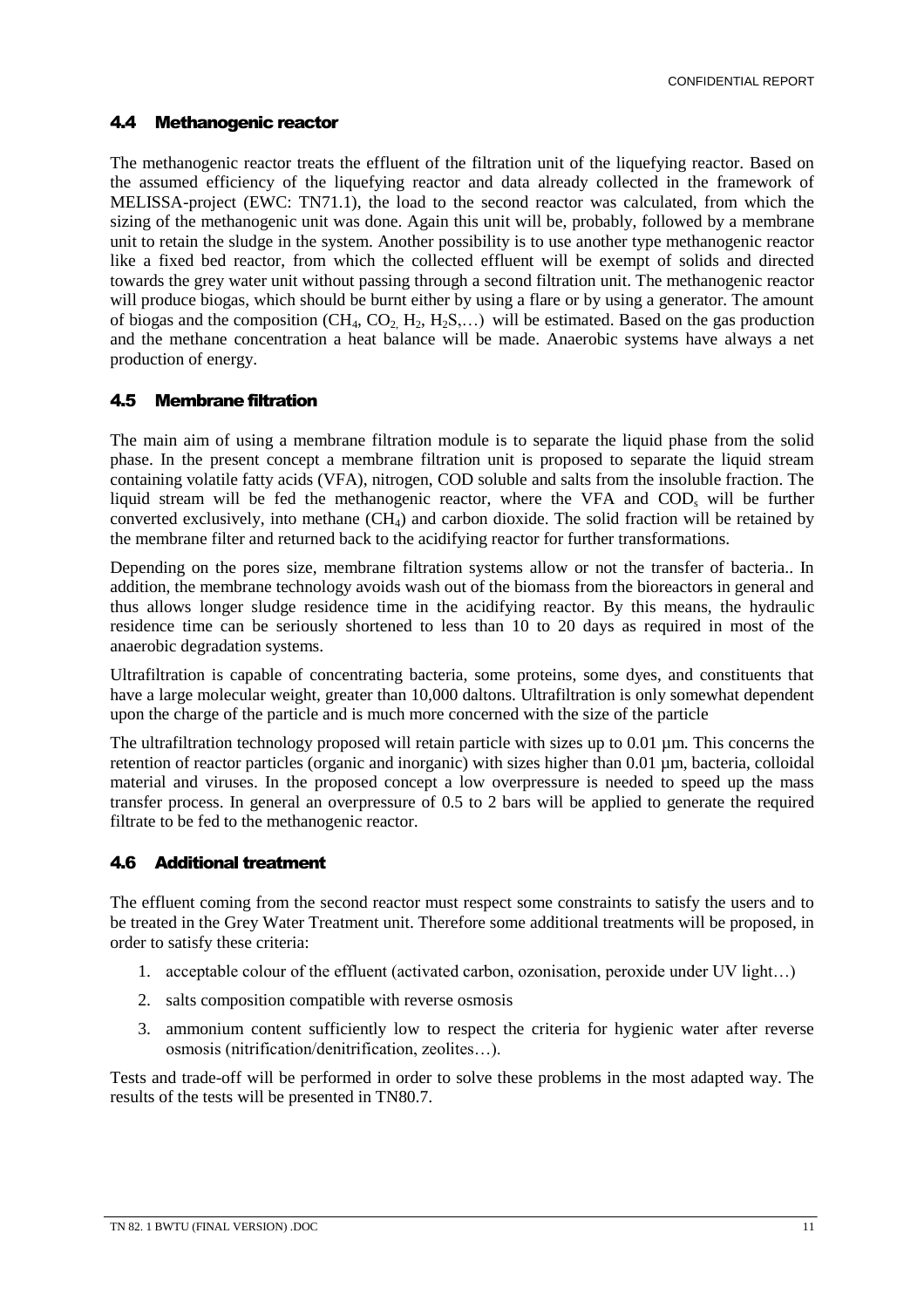### 5 Substrate composition

### 5.1 Feed composition of BWT-unit for Dumont d'Urville summer residence

The Dumont d'Urville black water treatment unit should be able to treat the excrements (urine and faecal material) produced by 25 persons every day for a period of 125 days. Tables 2 and 3 present the average composition and amount of these wastes per person and per day. The feed of the unit consists of faecal material, urine and toilet paper. The influent will be made of diluted feed. These data are based on experiments carried out at EPAS and ESA and taken from technical notes (MWT TN1, MELISSA TN1).

| Compound            | <b>Production</b>                     | <b>Concentration</b> |  |  |  |  |
|---------------------|---------------------------------------|----------------------|--|--|--|--|
|                     | (g/person.day)                        | (g/L)                |  |  |  |  |
|                     | <b>Faecal Material</b>                |                      |  |  |  |  |
| DM                  | 30                                    | 330                  |  |  |  |  |
| <b>OM</b>           | 27                                    | 300                  |  |  |  |  |
| Ash                 | 3                                     | 33                   |  |  |  |  |
| Water               | 90                                    |                      |  |  |  |  |
| N                   | 1.5                                   | 16.7                 |  |  |  |  |
|                     | <b>Urine</b>                          |                      |  |  |  |  |
| DM                  | 51                                    | 34                   |  |  |  |  |
| <b>OM</b>           | 36                                    | 24                   |  |  |  |  |
| Ash                 | 15                                    | 10                   |  |  |  |  |
| Water               | 1500                                  |                      |  |  |  |  |
| N                   | 12                                    | 8                    |  |  |  |  |
| <b>Toilet paper</b> |                                       |                      |  |  |  |  |
| DM                  | 18                                    |                      |  |  |  |  |
|                     | <b>Feed = Faecal Material + Urine</b> |                      |  |  |  |  |
| DM                  | 81                                    | 51                   |  |  |  |  |
| OM                  | 63                                    | 39.6                 |  |  |  |  |
| Ash                 | 18                                    | 28.6                 |  |  |  |  |
| Water               | 1590                                  |                      |  |  |  |  |
| N                   | 13.5                                  | 8.5                  |  |  |  |  |

The amount of water used to flush the toilet is estimated around 10L/person.day.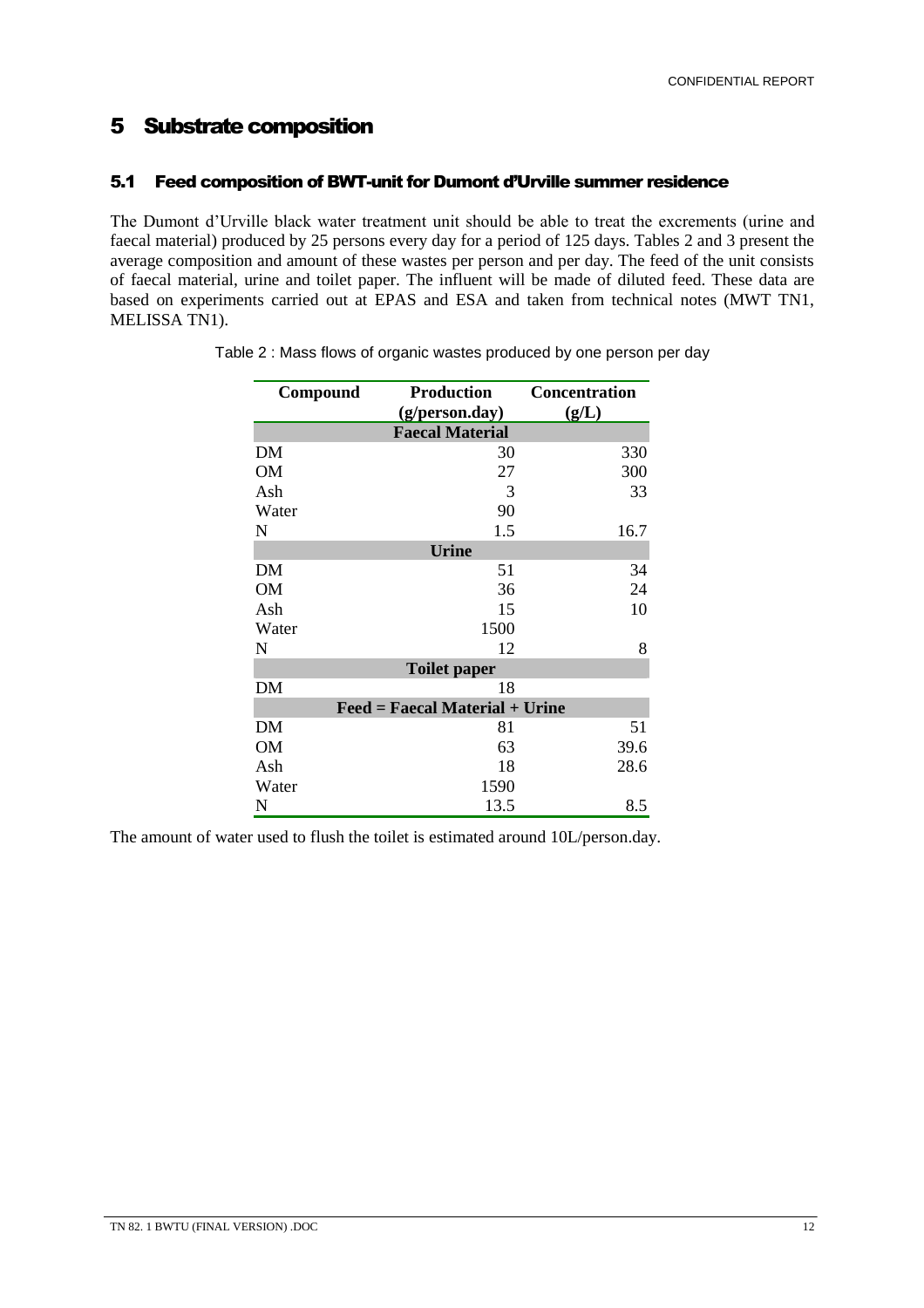The BWTU unit will thus have to treat the following amounts of material (for 25 persons):

| $\text{Feed} = \text{Faccal Material} + \text{Urine} + \text{Toilet paper}$ 25 |                      |  |
|--------------------------------------------------------------------------------|----------------------|--|
| persons/day                                                                    |                      |  |
| DM                                                                             | $2.475 \text{ kg/d}$ |  |
| OM.                                                                            | $2.025$ kg/d         |  |
| Ash                                                                            | $0.45$ kg/d          |  |
| Water                                                                          | $290$ kg/d           |  |
| N                                                                              | $0.34$ kg/d          |  |

Table 3: Feed composition for the complete unit

#### 5.2 Feed composition of BWT-unit for Concordia station

#### **5.2.1 Diet composition of the inhabitants of Concordia station**

Because very little is known over the diet of the scientists leaving at Concordia station, it was decided to select some vegetables, commonly consumed on earth to evaluate the diet. The following data are extracted from technical notes made in the framework of MELISSA project, mainly the TN 51.4 and TN 32.3. The data presented in Table 4 concern the CEEF (Closed Environmental Experiment Facility) project conceptually made for long term living in a closed system.

| Plants                  | Ingested food* | water content | Food consumed | Food waste | Food waste       | Food waste       |
|-------------------------|----------------|---------------|---------------|------------|------------------|------------------|
|                         | (g/person.d)   | (% )          | (gDW)         | (% )       | (gFW)            | (gDW)            |
| Rice                    | 400            | 13.10         | 350           | $NC(0\%)$  | $\boldsymbol{0}$ | $\boldsymbol{0}$ |
| Soybean                 | 150            | 8.5           | 122           | NC(0%)     | $\boldsymbol{0}$ | $\boldsymbol{0}$ |
| Sesame                  | 120            | 13.2          | 104           | NC(0%      | $\boldsymbol{0}$ | $\boldsymbol{0}$ |
| Spinach                 | 400            | 91.6          | 33.6          | 30         | 171              | 14.4             |
| Tomato                  | 100            | 94.2          | 5.8           | 55         | 122.2            | 7.1              |
| Potatoes                | 150            | 77.8          | 33            | 17         | 30.7             | 6.8              |
| Soba (crop) or<br>wheat | 73             | 13.2          | 63            | NC(0%)     | $\boldsymbol{0}$ | $\boldsymbol{0}$ |
| Total                   | 1393           |               | 711.4         |            | 324              | 28.3             |

Table 4. Food consumed and waste generated (g) by one man a day

NC: not considered since the food is supplied and not cultivated.\*; CEEF data, FW: Fresh weight

For the rests from the dinning room, a 10% of what is consumed by one person was considered to be wasted, this means that around 140 g fresh food is left per person and per day (this is 7.3 g DW left per person and per day). The total wasted food, to be considered in this study, will include the fresh food waste (324 g) added to the rest of the dinning room (140g). A total kitchen waste of 464 g fresh weight/person.d. will be considered to be sent to the black water treatment unit. Expressed in dry weight, the total wasted food per person and per day is  $(28.3 \text{ g} + 7.3 \text{ g}) = 35.6 \text{ g}$ 

Kitchen waste produced by 15 persons =  $\pm$  0.53 kg DW/d (this is  $\pm$  7 kg wasted fresh food per day).

Kitchen waste produced by 70 persons  $= \pm 2.5$  kg DW/d (this is  $\pm 32.5$  kg wasted fresh food per day).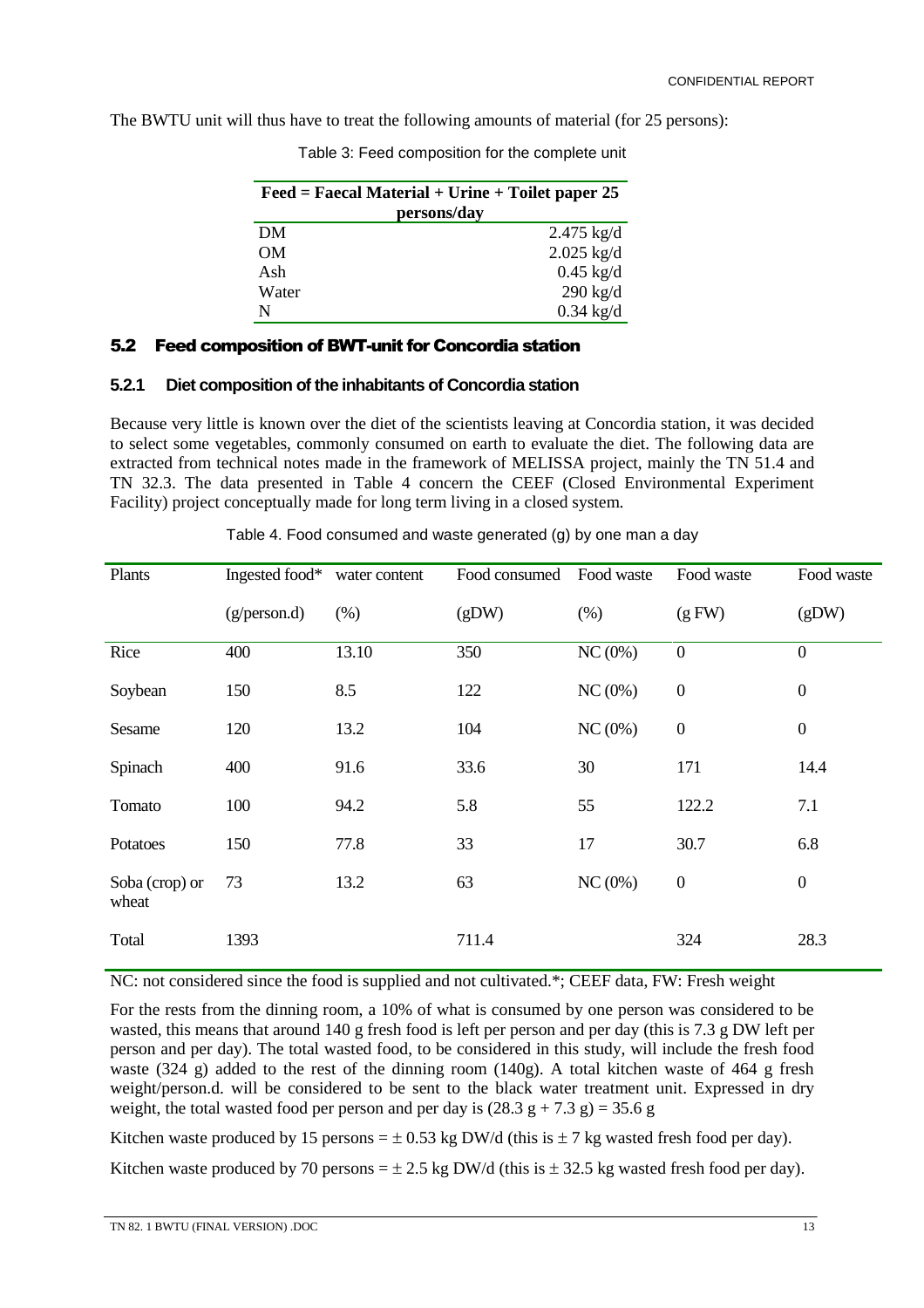According to IPEV, an average volume of 4L/person.day can be considered to dilute these food waste and process them in the available kitchen disposer.

### **5.2.2 Grey Water Treatment Unit concentrate composition**

The Grey Water produced by the inhabitants of the base (waste water generated from showers, washing machine, dish washer, cleaning and cooking) is treated by a system of filtration developed by Technomembranes. These flows contain different kinds of disinfectants which are summarized in Table 5.

| Origin of the flow | <b>Cleaning product</b>            | <b>Dosage</b>             | <b>Proportion in the total Grey Water</b><br>flow |
|--------------------|------------------------------------|---------------------------|---------------------------------------------------|
| Washing machine    | Henkel PERCROIX<br>Henkel TRAX     | $2.25$ g/l<br>$0.5$ ml/l  | 19 %                                              |
| Dish washer        | <b>Yplon Fery</b><br>Henkel TOPMAT | $2.3$ ml/l<br>$0.44$ ml/l | 25 %                                              |
| Hands cleaning     | <b>DEB</b>                         | $5.3$ ml/l                | 15 %                                              |
| Hand dish washing  | Henkel TETROX                      | $5$ g/l                   | 8 %                                               |
| <b>Showers</b>     | <b>NEUTROGENA</b>                  | $0.25$ g/l                | 23 %                                              |
| Floor cleaning     | <b>GRADEX OR</b>                   | $10 \text{ ml}$ /1        | 2 %                                               |
| Cooking water      |                                    |                           | 8 %                                               |

#### Table 5. Origin of Grey Water flows

The different levels of filtration generate waste. Given their high content in COD, the concentrates from the ultrafiltration and the nanofiltration steps are wanted to be further treated in the BWT unit. The GWT unit reaches an efficiency of 75% to 90% in these filtrations, which means that 10% to 25% of the total grey water treated needs to be sent to the BWT unit. The characterization of these concentrates is presented in Table 6 (the flows are given for an occupation of 25 persons).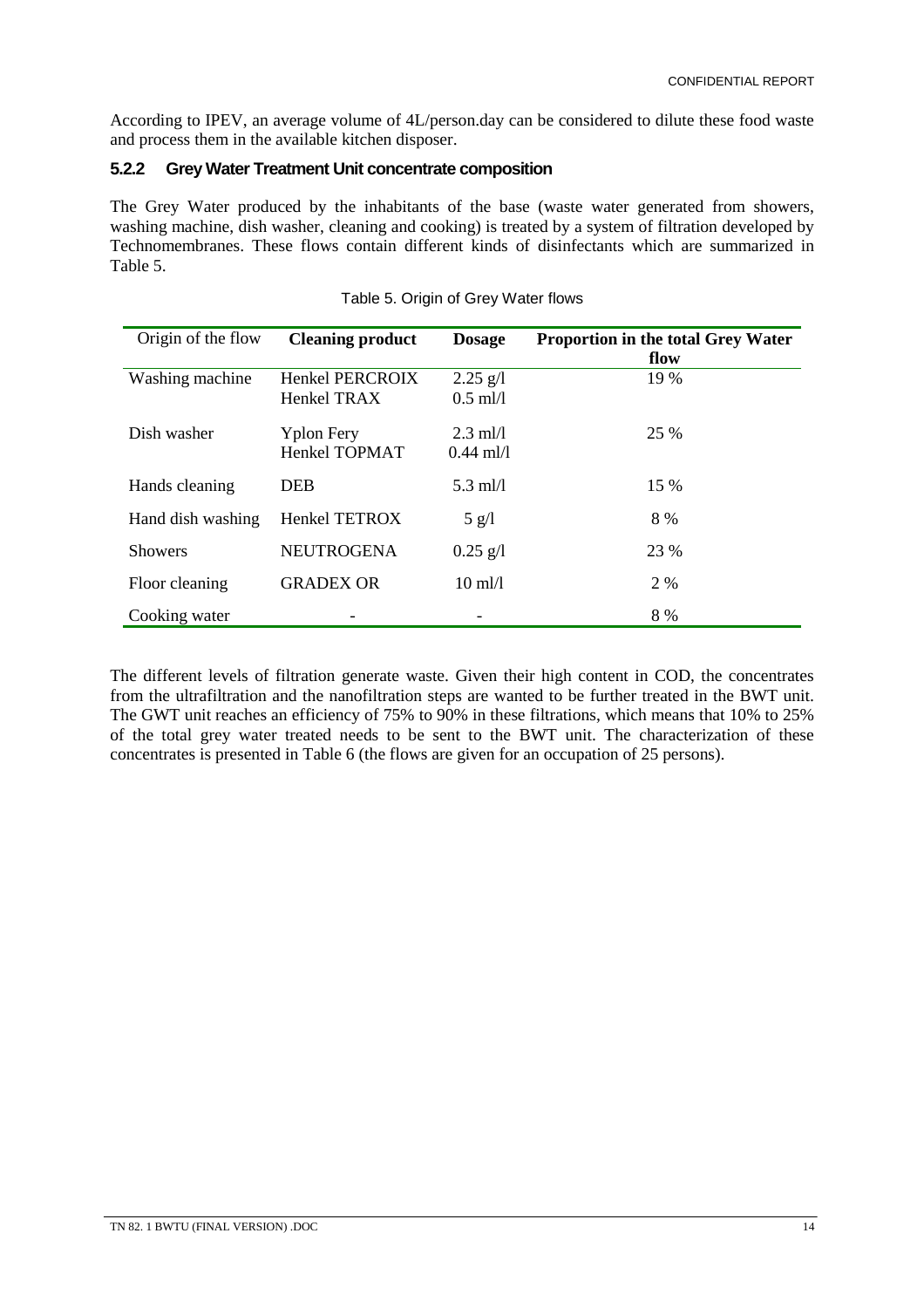|                    |               | <b>Retentate UltraFiltration Retentate NanoFiltration</b> |
|--------------------|---------------|-----------------------------------------------------------|
| $T.O.C$ (ppm)      | $1400 - 3800$ | $400 - 1500$                                              |
| $C.O.D$ (ppm)      | 6500 - 17500  |                                                           |
| Cond. $(\mu S/cm)$ | $1900 - 2500$ | $2500 - 6000$                                             |
| pH                 | $8.3 - 8.4$   | $8.4 - 8.6$                                               |
| $F$ (ppm)          | $3 - 5$       | $10 - 20$                                                 |
| $CI^{(ppm)}$       | $20 - 40$     | $100 - 200$                                               |
| $NO3-$ (ppm)       | $2 - 3$       | 5 - 15                                                    |
| $PO_4^{2}$ (ppm)   | $50 - 300$    | $50 - 100$                                                |
| $SO_4^{2}$ (ppm)   | $250 - 300$   | $500 - 800$                                               |
| $Na^+$ (ppm)       | $400 - 600$   | $600 - 1500$                                              |
| $K^+$ (ppm)        | $150 - 200$   | $200 - 400$                                               |
| $Mg^{2+}$ (ppm)    | $10 - 30$     | $15 - 20$                                                 |
| $Ca^{2+}$ (ppm)    | $50 - 150$    | $40 - 60$                                                 |
| Volume $(1/day)$   | 160           | 100                                                       |

Table 6. Characterisation of concentrates from the GWT-Unit: data provided by Techno-membranes (2003).

#### **5.2.3 Feed composition of the unit**

The BWT-Unit of the Concordia base will have to treat the faecal material, urine and waste food including toilet paper, kitchen rest generated by 15 and 70 persons during 365 days (12 months). The unit should also treat the sludge of the grey water generated by the membrane system designed by technomembranes from ultrafiltration and nanofiltration.

According to IPEV, a volume of 10L is used per person a day for the toilet flush. In this volume, 1.5 L urine, 0.09 L faecal material, 18g toilet paper (data generated from EWC reports) and 463 g fresh kitchen waste generated by one person will be diluted. This consists of a total volume of  $\pm$  1.6 L/d produced by one person to be treated in the BWT-unit diluted in 10 L water. On this influent the concentrate from the grey water system will be added, with a volume of 10.4 L per person and per day. Table 7 gives an overview of the loads and flows generated by the Concordia inhabitants and which will have to be treated by the unit.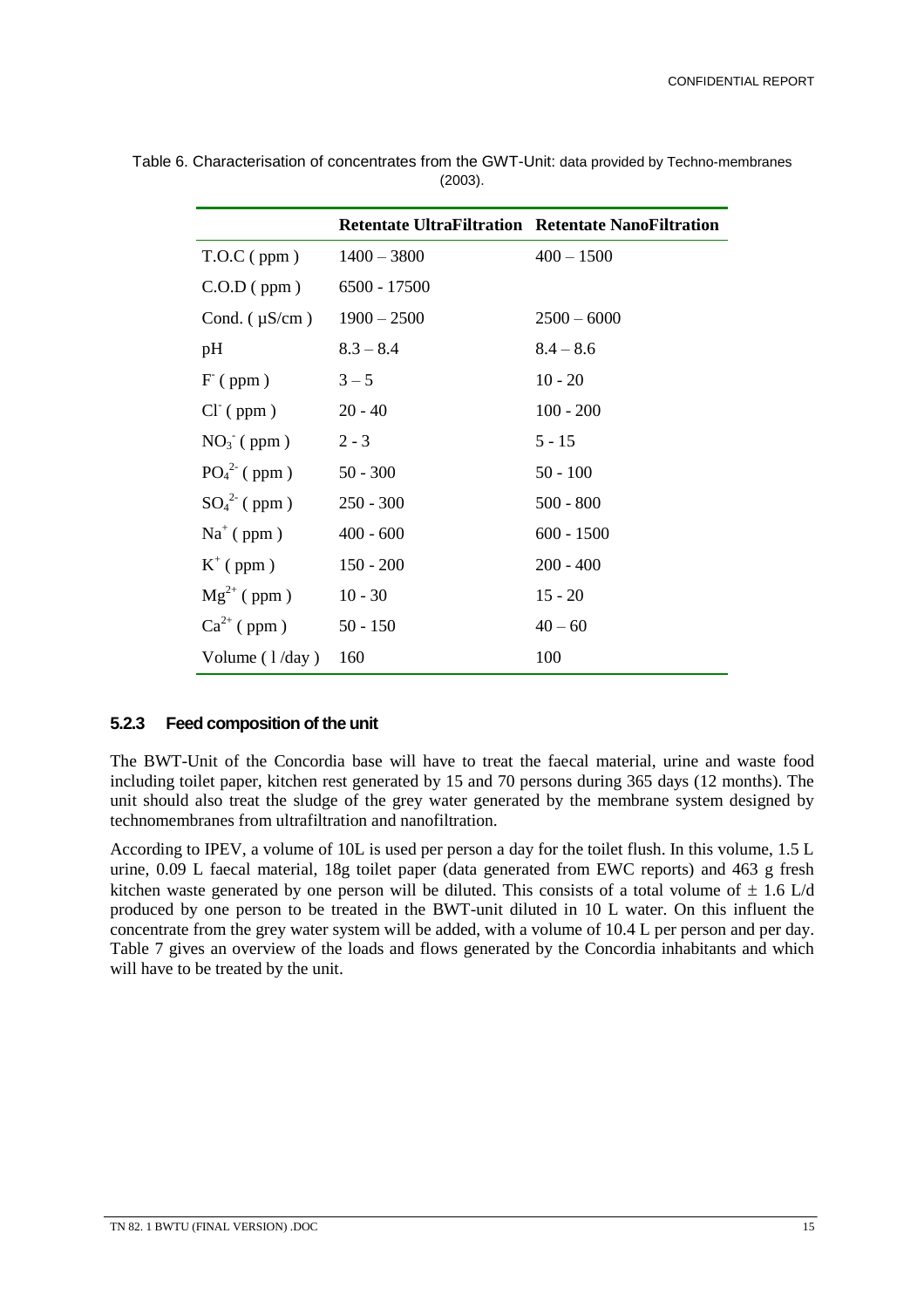|                            | Toilet<br>flush  | Toilet<br>paper<br>(DW) | Urine<br>(DW) | Faecal<br>material<br>(DW) | Food waste<br>(DW) | Food waste<br>(Fresh<br>weight) | Grey water<br>(COD) |
|----------------------------|------------------|-------------------------|---------------|----------------------------|--------------------|---------------------------------|---------------------|
| Load<br>(g/person.d)       | $\boldsymbol{0}$ | 18                      | 51            | 30                         | 35                 | 463                             | 68-182              |
| Flow<br>(L/person.d)       | 10               | $\boldsymbol{0}$        | 1.5           | 0.09                       |                    | $\overline{4}$                  | 10.4                |
| Load<br>$(g/15$ persons.d) | $\mathbf{0}$     | 270                     | 765           | 450                        | 527                | 6945                            | $1020 - 2730$       |
| Flow $(L.d)$               | 150              | $\boldsymbol{0}$        | 22.5          | 1.35                       |                    | 60                              | 156                 |
| Load<br>$(g/70$ persons.d) | $\mathbf{0}$     | 1260                    | 3570          | 2100                       | 2500               | 32410                           | 4760 - 12740        |
| Flow $(L/d)$               | 700              | $\boldsymbol{0}$        | 105           | 6.3                        |                    | 280                             | 728                 |

| Table 7. Feed composition of the BWT-unit of Concordia |  |  |  |
|--------------------------------------------------------|--|--|--|
|--------------------------------------------------------|--|--|--|

### 5.3 Influent composition for the two bases

The composition of the waste to be treated per day at each base is shown in Table 8.

Table 8. Influent composition of BWT-units of Dumont d'Urville and Concordia bases

| Influent composition                       | Dumont d'Urville    | Concordia              |  |
|--------------------------------------------|---------------------|------------------------|--|
|                                            | 25 persons/125 days | 15-70 persons/365 days |  |
| Faecal material (kg DW/d)                  | 0.75                | $0.45 - 2.1$           |  |
| Urine ( $kg\,DW/d$ )                       | 1.28                | $0.77 - 3.6$           |  |
| Toilet paper (kg DW/d)                     | 0.45                | $0.27 - 1.26$          |  |
| Kitchen waste (kg DW/d)                    | $NC*$               | $0.43 - 2$             |  |
| Rest of dining room and kitchen (kg DW/d)  | $NC*$               | $0.11 - 0.51$          |  |
| Sludge from grey water treatment (kg SS/d) | $NC*$               | $2.34 - 10.9$ **       |  |
| Total load (kg DW/d)                       | 2.03                | $4.4 - 20.4$           |  |
| Total flow $(m^3/d)$                       | 0.29                | $0.39 - 1.82$          |  |

NC\* : Not considered in the general concept, \*\* estimated from COD measurements (Techno-membranes)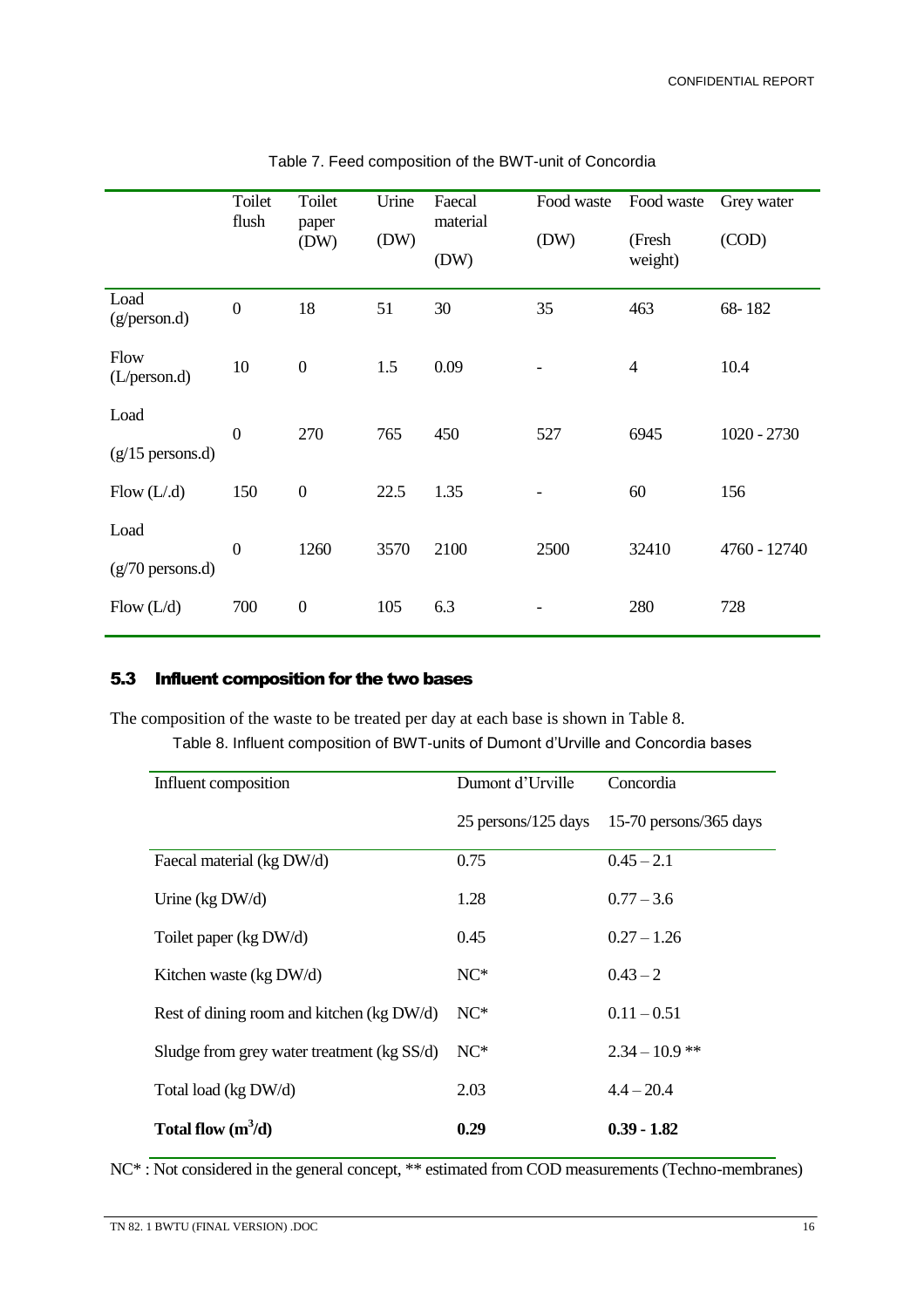### 6 Constraints and limiting factors of the process

The treatment unit will be composed of two following reactors, an acidogenic fermentor and a methanogenic digestor. The effluent of the acidogenic one will be fed to the methanogenic one. Several critical points have to be considered to insure a good running of the first reactor:

### 6.1 Nitrogen content

Anaerobic bacteria are inhibited for ammonia concentrations higher than 150 mg NH3-N/L (Malina and Pohland, 1997). In a first instance, the follow up of the process parameters will be considered in limiting conditions (nitrogen concentrations around 3 g/L) to evaluate the critical points of the process.

### 6.2 Solids content

The solids concentration lower than 5% is required in the reactor to insure a good performance of the membrane filtration unit integrated to the system. For an optimal efficiency, a maximum concentration of the solids of 25 to 30 g/L is recommended (from data of the Melissa-project EWC and experimental laboratory data on the BWT-Unit at EPAS). However the filtration unit will cause an accumulation of non degraded solids in the first reactor. Therefore a strategy for draining the solids will be elaborated. The drain required from the first reactor is estimated to 10% of the flow introduced, in order to regulate the concentration around 17 gDM/L. The procedure will be developed and tested, and presented in TN80.7.

### 6.3 Particular elements of the influent

The diversified origins of the influent result in specific problems that must be pointed out. Indeed influence such as toxicity of some elements can be expected. The following table summarizes the suspected elements. Their impact will be evaluated using literature and practical experiments (TN 82.7).

| Element         | Origin                       | Possible problem                                       |
|-----------------|------------------------------|--------------------------------------------------------|
| Ions (Na+, Cl-) | pH control                   | Toxicity for bacteria                                  |
| Fat             | Food                         | Inhibition of bacterial activity                       |
| Alcohol         | Food                         | Inhibition of bacterial activity/toxicity for bacteria |
| <b>Salts</b>    | Food, grey water concentrate | Toxicity by accumulation                               |
| Tensio-actives  | Grey water concentrate       | Inhibition of bacterial activity                       |
| Antibiotics     | <b>Toilets</b>               | Toxicity for bacteria / users                          |
| Hormones (pill) | <b>Toilets</b>               | Toxicity for users by accumulation                     |

| Table 9. Problematic elements of the influent |
|-----------------------------------------------|
|-----------------------------------------------|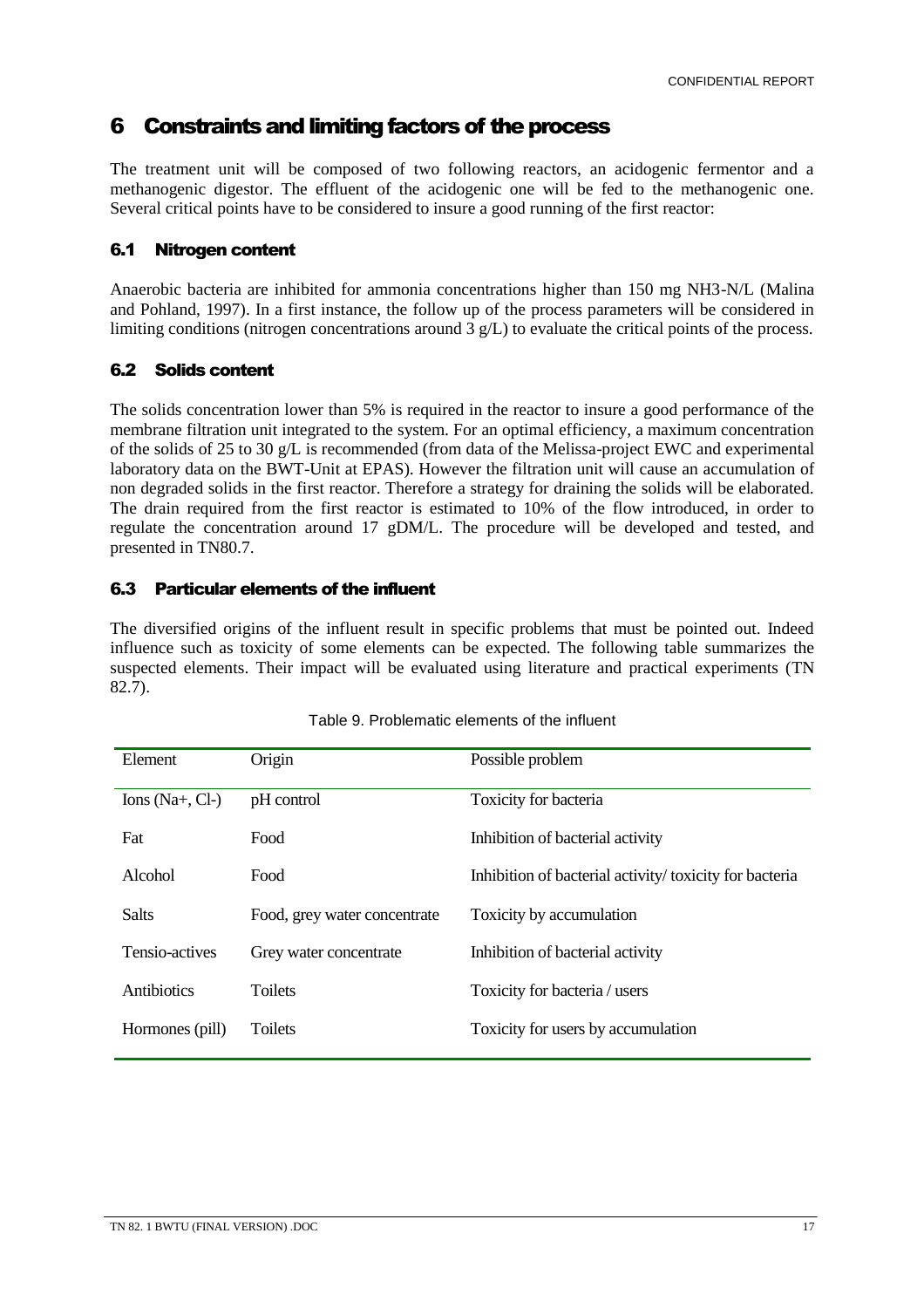#### 6.4 Hydraulic retention time

The hydraulic residence time HRT has to be sufficient high to allow the digestion in general (more than 10 days when the biomass is not maintained in the reactor) and could be reduced to less than 5 days if the sludge is continuously recycled to the reactor as the present case. Indeed, a HRT of 1 to 2 days will be sufficient to ensure the accomplishment of the major anaerobic phases (hydrolysis, acidogenesis and acetogenesis) of interest in the acidifying reactor. In the methanogenic reactor, where a longer phase is attended, a HRT of 2 to 3 days will be sufficient to permit the conversion of the produced volatile fatty acids into methane. The inoculated bacteria will be exclusively composed of methanogenic type consortium and therefore, will enhance the conversion of the short chain volatile fatty acids, mainly acetic acid, into methane and  $CO<sub>2</sub>$ .

#### 6.5 Sludge retention time

The sludge residence time SRT has to be high enough to allow sufficient contact (substrate- biomass). This is indeed the case in the actual situation since the sludge is indefinitely recycled to the acidifying reactor and the produced effluent consists exclusively of filtrate exempt of suspended material or biomass.

In the second reactor (the methanogenic reactor) will consist ofa fixed bed type reactor. It will treat the filtrated effluent generated by the acidifying reactor .The bacteria fixed to the support material and forming a biofilm structure within the voids of the support material, will not be washed out of the system together with the effluent from the metnanogenic reactor. The final effluent is expected to be poor in particulate matter, allowing thus better retention of the methanogenic bacteria within the reactor and obviously, a better biodegradation efficiency.

### 6.6 Volumetric loading rate

The volumetric loading rate should not exceed 6.4kgVSS/m<sup>3</sup>.day to allow efficient degradation of the organic matter. The biodegradation efficiency has to be optimised, meaning high removal of organic matter. These points can be optimised by acting on the reactor volume and the dilution rate of the feed.

As mentioned above, a fixed-bed reactor will be used to perform the methanogenic digestion in the second reactor. The methanogenic bacteria are more sensitive to the ammonia concentration. Since the dilution of the influent will be taken into account with the water use per person and per day at the Concordia and Dumont d'Urville bases, low concentrations in total nitrogen are expected, in the average of 1.4 gN/L.

In the first case, the system will run at extreme conditions, with a total nitrogen concentration in the range of 3 g/L and low dilution rates (a maximum of 3 times dilution) in both acidifying reactor and methanogenic reactor. In these conditions, the process parameters will be followed and the mass balance established.

In a second case, dilution rates, corresponding to the user requirements will be taken into account. This means a 10 folds dilutions are allowed in the influent. The obtained data will be compared with those obtained in the worst cases and functioning limitations of the unit will be defined.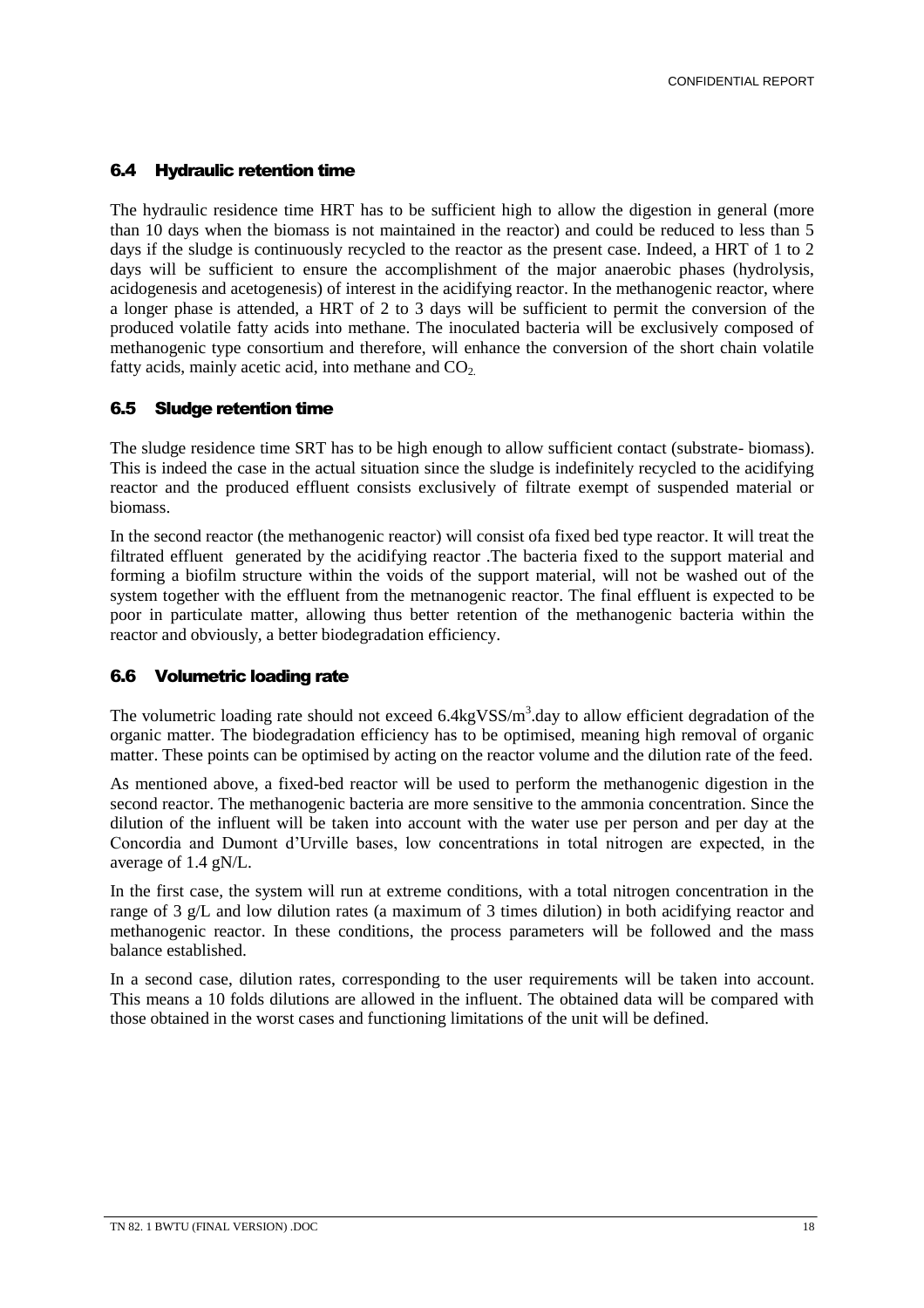### **7** Substrate preparation

Since high volumes will have to be fed daily to the reactor in each configuration (see sizing of the BWT-pilot unit), an automatized toilet flush system should be integrated in the system. The faecal material and urine will be collected in the existing toilet and will be stored in a buffer tank from which the influent to the liquefying reactor will be taken. A mixing device to homogenize the preparation will be considered in the loop before feeding the reactor. The buffer tank should be covered, but not necessarily kept in anaerobic conditions, to avoid odours problems in the surrounding environment. Since the mixed influent will be kept for a least few hours in the buffer tank at room temperature, predigestion of organic matter may occur. Indeed, this would happen, but in less extend than in the digesters themselves. Aerobic bacteria, which could initiate bio-digestion in the buffer tank, will not survive in the anaerobic conditions inside the liquefying and methanogenic reactors.

Regular cleaning of the buffer tank will be needed, certainly when very low volumes of waste are collected . In this case an in site washing system should be integrated. A multidirectional spray water system is suitable in this case. Valves will be opened to allow up flow and down flow water streams into the tank.. Sterilisation of the buffer tank is not necessary. However, when the whole BWT-Unit will be stopped (as predicted by IPEV, for instance during winter time with only a back up Concordia crew present in the site), cleaning of the reactors will be initiated. A that time, addition of cleaning products (disinfecting agents like oxonia or Javel) in the rinsing water will be necessary. The definition of the cleaning procedure and the type of cleaning agents which will have to be used to clean the unit with its all subsystems will be presented in TN 82.7.

### 7.1 Extreme case

For safety reasons the extreme conditions of feeding that can be stand by the system should be identified. Then it has to be checked that the concrete set-up allows a safety margin to these extreme conditions. According to Table 2, the nitrogen concentration of the feed is around 8.5 g N/L. As the reactor concentration is wanted to be lower than 3 g N/L, this feed should be diluted a minimum of three times. In this case the organic matter content will be decreased around 13.3 g/L, which respects the filtration unit requirements. This worst case is being studied in lab scale reactor, currently running at these extreme conditions.

### 7.2 Dumont d'Urville Station

The feed is only made of urine, faecal material and toilet paper. According to IPEV, an average amount of water for flushing the toilet of 10L/person.day can be considered. After flushing, the substrate is sent to a mixer tank where the substrate is mechanically reduced to small particles. The influent of the reactor is pumped in this mixer tank (see Figure 7).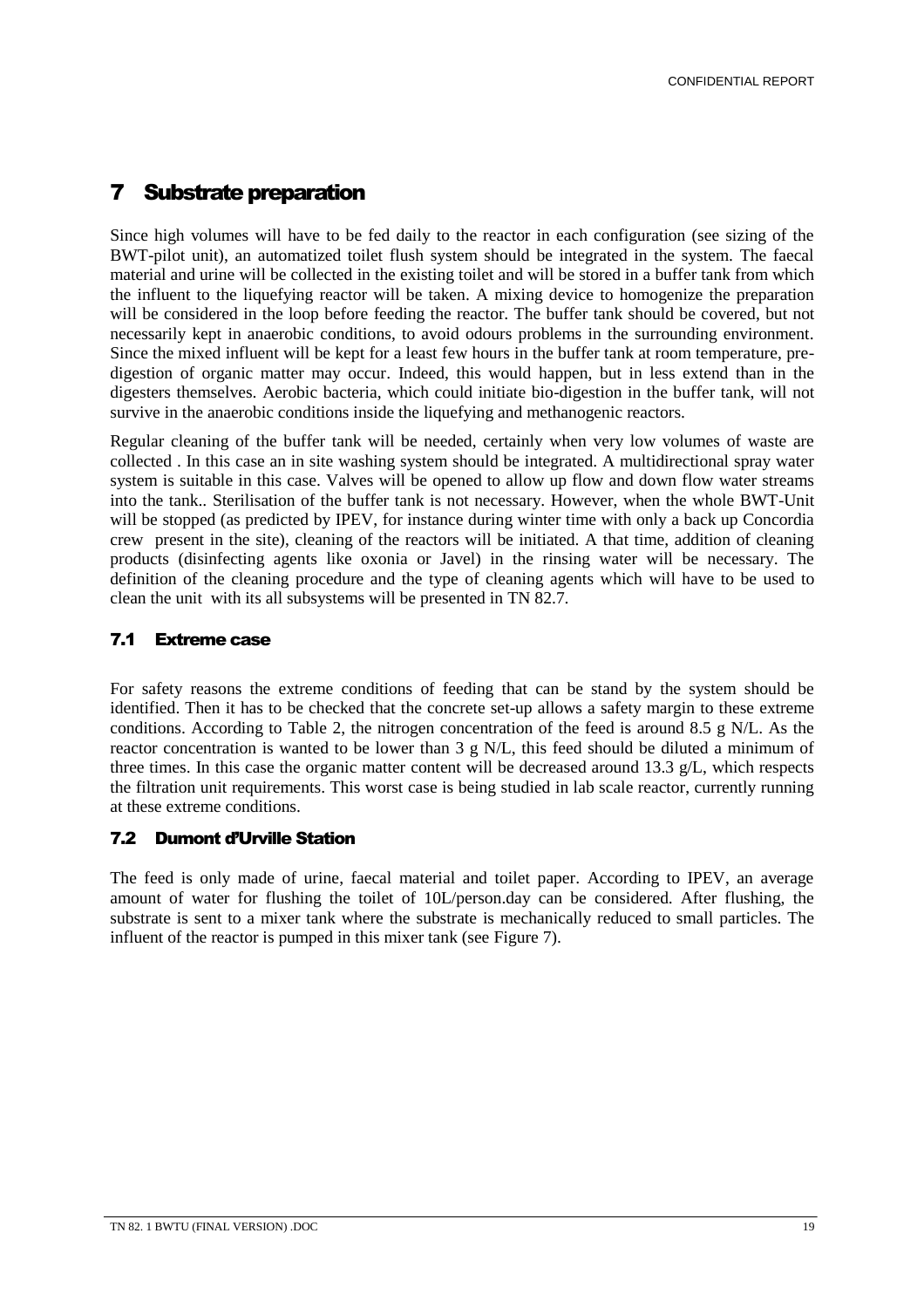

Figure 7 Dumont d'Urville feed preparation

### 7.3 Concordia Station

Considering the composition of the feed, the preparation can be adapted. Urine, faecal material and toilet paper can be treated in the same way as for Dumont d'Urville station. The sludge from grey water treated by Techno-membranes can join the feed in the mixer tank, as well as the food and kitchen wastes (Figure 8).



Figure 8 Concordia feed preparation

### 8 Determination of process parameters

According to the knowledge developed within the MELiSSA project, both reactors should be run at 55°C, in order to inhibit the eventual pathogenic strains. A pH control on the first reactor will allow to inhibit the methanogenesis by regulating the pH around 5.5 to 6. Both reactors should be completely stirred.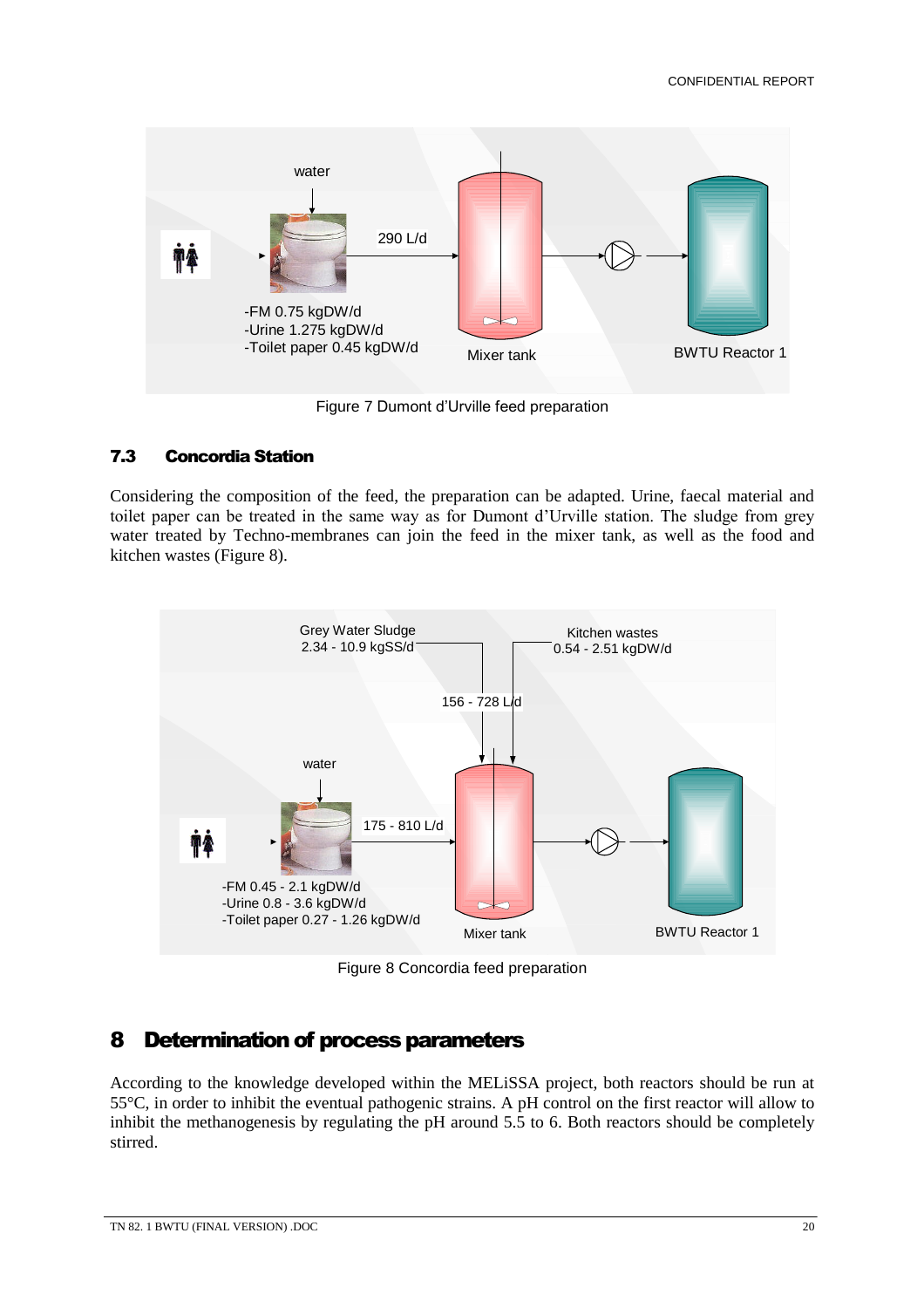Concerning the feed, the BWT-Unit will be fed with all the toilet wastes produced by the inhabitants of the center. The amount of substrate fed to the lab scale reactors can be chosen in order to have a sufficient hydraulic residence time of 10 days. With a first reactor of 1L, this corresponds to an influent of 100mL/d. Thus, the corresponding load of organic matter will be around 1.3 gOM/d.

In general, the products of anaerobic digestion, depending on the type organic waste in use are the same but produced at different proportions. Some examples of anaerobic digestion products are given in Table 10. The biodegradation products in the gas loop are not always consisting of methane and  $CO<sub>2</sub>$ . Other biogases might be formed such as  $H<sub>2</sub>$ ,  $H<sub>2</sub>S$ ,  $N<sub>2</sub>$ ..., but in much less proportions. They are mainly found in some mg/L rather than in percentages.

|                   | Gas production ${\rm (ml/g)}$ | % $CH4$ | % $CO2$ |
|-------------------|-------------------------------|---------|---------|
| Carbohydrates 790 |                               | 50      | 50      |
| Proteins          | 700                           | 71      | 29      |
| Lipids            | 1250                          | 68      | 32      |

Table 10. Biodegradation products in anaerobic digestion

The conditions of the system must be optimised and carefully controlled to maintain balance of the microbial groups; hydrolysis, acid and methane producing bacteria. The controlled process parameters in the BWT-Unit can be schematised as shown in Figure 9.



Figure 9. Process requirements for the BWT-Units in Dumont d'Urville and Concordia bases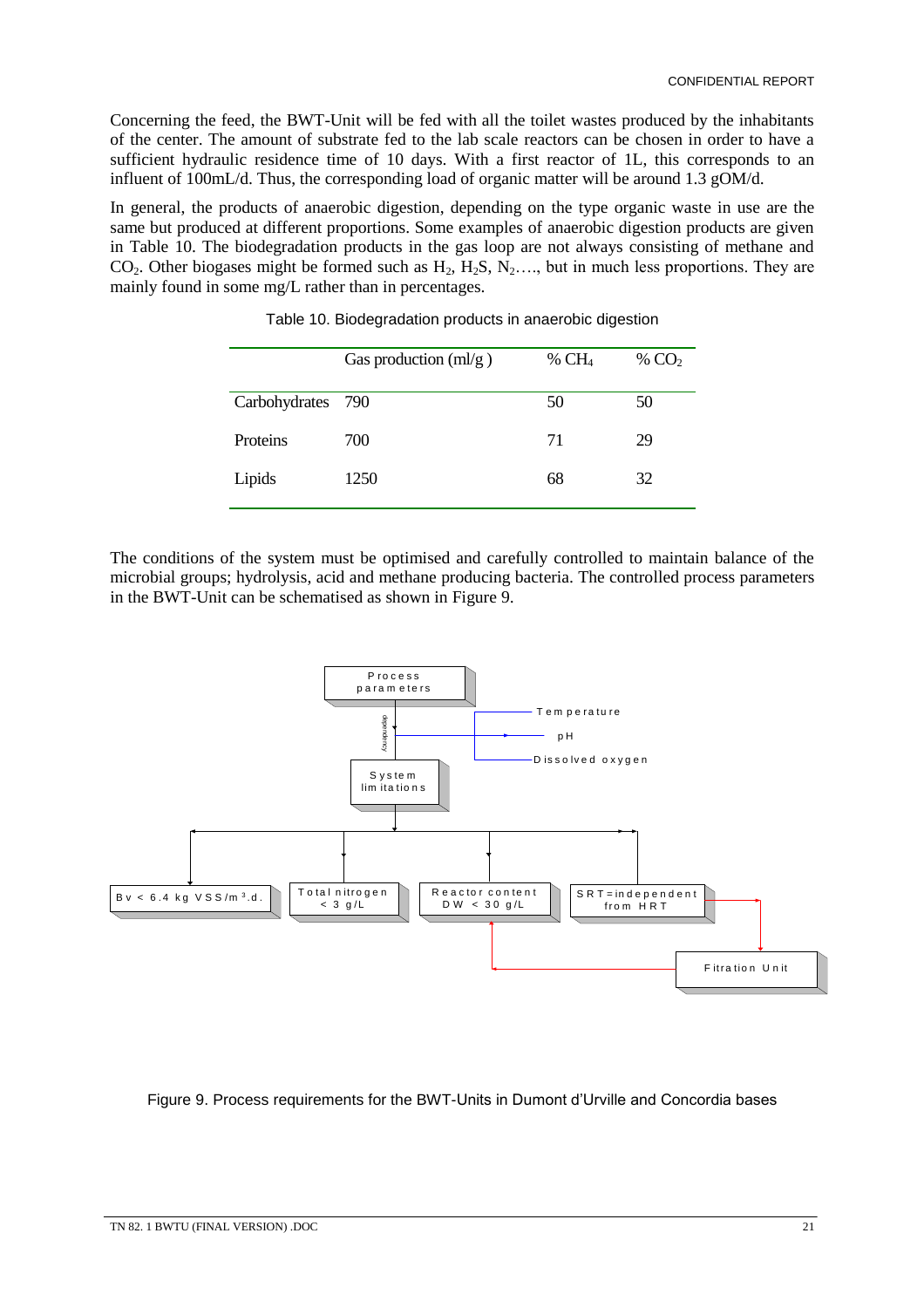### 8.1 Hydraulic Retention Time

For optimal running of an anaerobic system involving methanogenesis, a HRT of at least 10 days is needed. It is generally maintained between 10 and 20 days to ensure a degradation efficiency of around 65%. In the concept proposed from the BWT-units of Concordia and Dumont d'Urville, the hydraulic retention time could be considerably reduced to 1 to 3 days since the sludge is continuously recycled to the acidifying reactor and the thus biomass contact time optimised. The hydraulic retention time will be tested on the lab scale unit in order to validate it. Adjustments will be considered on the sizing if it appears as necessary.

### 8.2 Sludge retention time

The sludge retention time is independent from the hydraulic retention time because of the presence of the filtration unit. The latter is aimed to filtrate a suitable volume of the reactor in order to feed the methanogenic reactor and to retain the sludge and return it to the acidifying reactor. The sludge retention time is thus defined as infinite compared to the hydraulic retention time.

### 8.3 Temperature

According to the knowledge developed within the MELiSSA project, both reactors should be run at 55°C, in order to inhibit the eventual pathogenic strains and shorten digester retention time. A pH control on the first reactor will allow to inhibit the methanogenesis by regulating the pH around 5.5 to 6. The content of both reactors should be homogeneous and therefore a good mixing in the first reactor and a good liquid dispersion in the methanogenic reactor are needed.

Specific growth rate of anaerobic bacteria increases with increasing temperature in a relatively narrow band. This means that at elevated temperatures (mesophilic and thermophilic conditions), contamination by unwanted organisms is minimised. Moreover, the minimum retention time decreases with elevated temperature, hence reducing reactor size. Although thermophilic conditions necessitate high operation costs, they show however, higher efficiencies in organic matter degradation.

### 8.4 pH

Methane producing bacteria are sensitive to pH. They are inhibited at relatively low pH, less than 6.0. Volatile acids accumulate in the system at this low pH and further drop in pH ( $pH < 5$ ) may lead to complete inactivation of the bacteria (experimental data of the MELISSA-project EWC).

In the BWT-unit, the pH of the liquefying reactor should be maintained at  $5.5 - 6$  to inhibit the methanogenesis. The produced volatile fatty acids will be directed towards a methanogenic reactor  $(pH = 7 - 7.5)$  where they will be converted into methane.

### 8.5 Toxicity

Some biodegradation by-products may accumulate in the reactor and occasionally, if some conditions are not carefully verified, have effect on the growth rate of bacteria.

Ammonia originated from protein degradation: Free  $NH<sub>3</sub>$  is more toxic. Toxicity occurs at rather low concentrations. As previously mentioned, free ammonia should not exceed 150mg/L.

At pH 7.2, mostly ammonium ions are present in the reactor. Toxicity occurs from concentrations of 3 g/L as mentioned previously.

Metal ions are originated from the addition of base to control the pH. One should be careful not to exceed toxic levels. Sudden changes in pH are not suitable, but stepwise acclimatisation period, can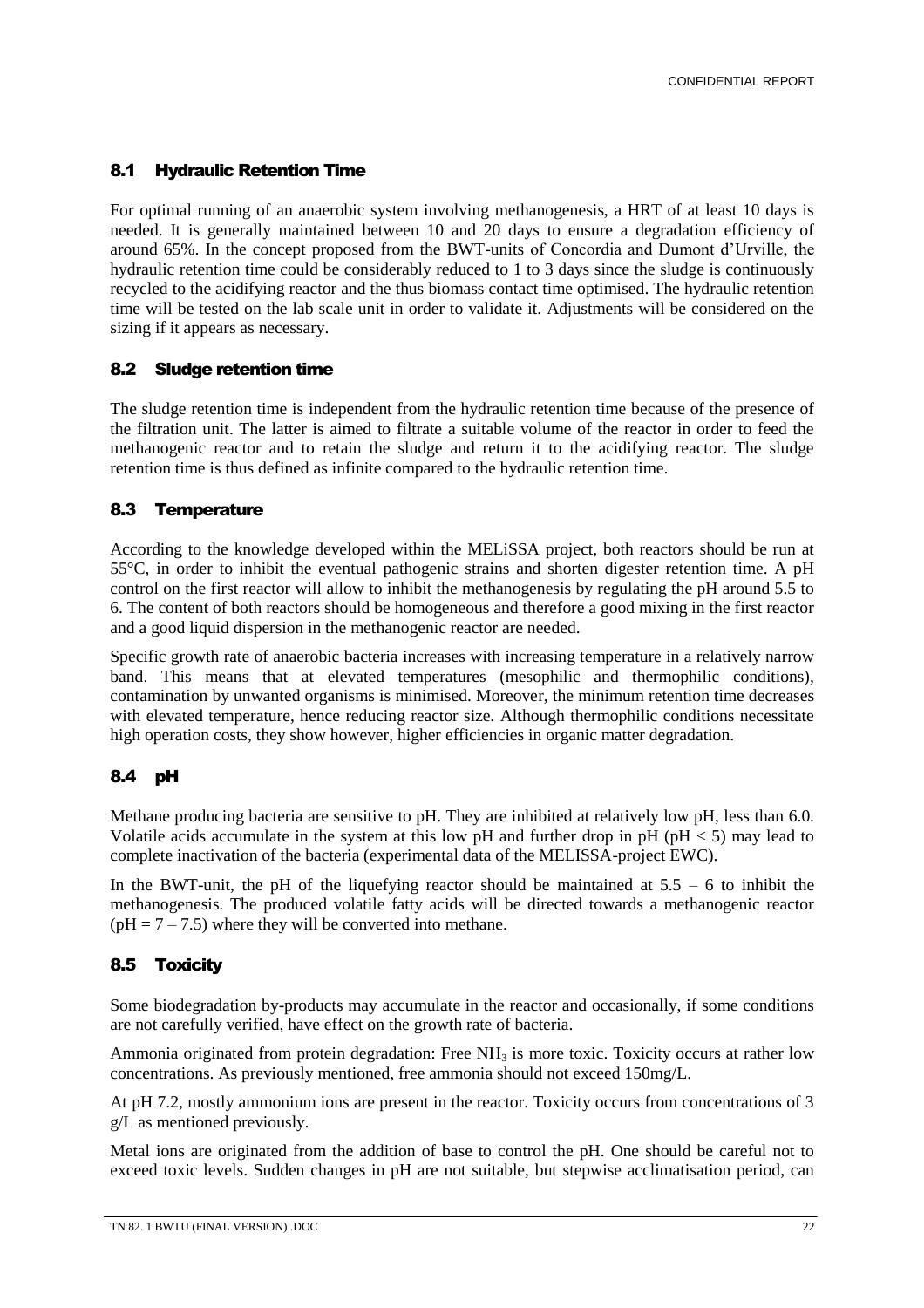tolerate moderately inhibitory for some time. Heavy metals are toxic to major anaerobic populations at very low concentrations. Nonetheless, they would not cause a problem in anaerobic reactors because only soluble metals have an effect and their concentrations can be reduced to non-toxic values by precipitation with sulphides, naturally occurring in the anaerobic reactors from the degradation of proteins. Similarly, heavy metals such as copper, nickel, chromium, zinc, lead, etc. in small quantities are essential for the growth of bacteria but their higher concentration has toxic effects. For example, if the concentration of soluble sulphides exceed 200 mg/L ((Malina and Pohland, 1992). the metabolic activity of methanogenic bacteria will be strongly inhibited, leading to the failure of the process Karhadkar et al., 1987; Parkin et al., 1990. Mineral ions and detergents are some of the toxic materials that inhibit the normal growth of pathogens in the digesters, which is quite positive in the case of the BWT-Unit. Small quantity of mineral ions (e.g. sodium, potassium, calcium, magnesium, ammonium and sulphur) also stimulates the growth of bacteria, while very heavy concentration of these ions will have toxic effect (for example, presence of NH<sub>4</sub> from 50 to 200 mg/l stimulates the growth of biomass, whereas its concentration above 1500 mg/l produces toxicity. Likewise, detergents including soap, antibiotics, organic solvents, etc. inhibit the activities of methane producing bacteria and addition of these substances in the digester should be avoided. Although there is a long list of the substances that produce toxicity on bacterial growth, the inhibiting levels of some of the major ones are given in Table 11.

| <b>Inhibitors</b>                     | <b>Inhibiting Concentration</b> |
|---------------------------------------|---------------------------------|
| Sulphate (SO4--)                      | 5000 ppm                        |
| Sodium Chloride or Common salt (NaCl) | 40 000 ppm                      |
| Nitrate (Calculated as N)             | $0.05$ mg/ml                    |
| Copper (Cu++)                         | $100 \text{ mg/l}$              |
| Chromium (Cr+++)                      | $200$ mg/l                      |
| $Nickel (Ni++)$                       | 200 - 500 mg/l                  |
| Sodium (Na+)                          | 3500 - 5500 mg/l                |
| Potassium (K+)                        | 2500 - 4500 mg/l                |
| Calcium (Ca++)                        | 2500 - 4500 mg/l                |
| Magnesium $(Mg++)$                    | 1000 - 1500 mg/l                |
| Manganese (Mn++)                      | Above 1500 mg/l                 |

Table 11. Toxic level of various inhibitors

Source: The Biogas Technology in China, BRTC, China (1989): http://www.fao.org/sd/EGdirect/EGre0022.htm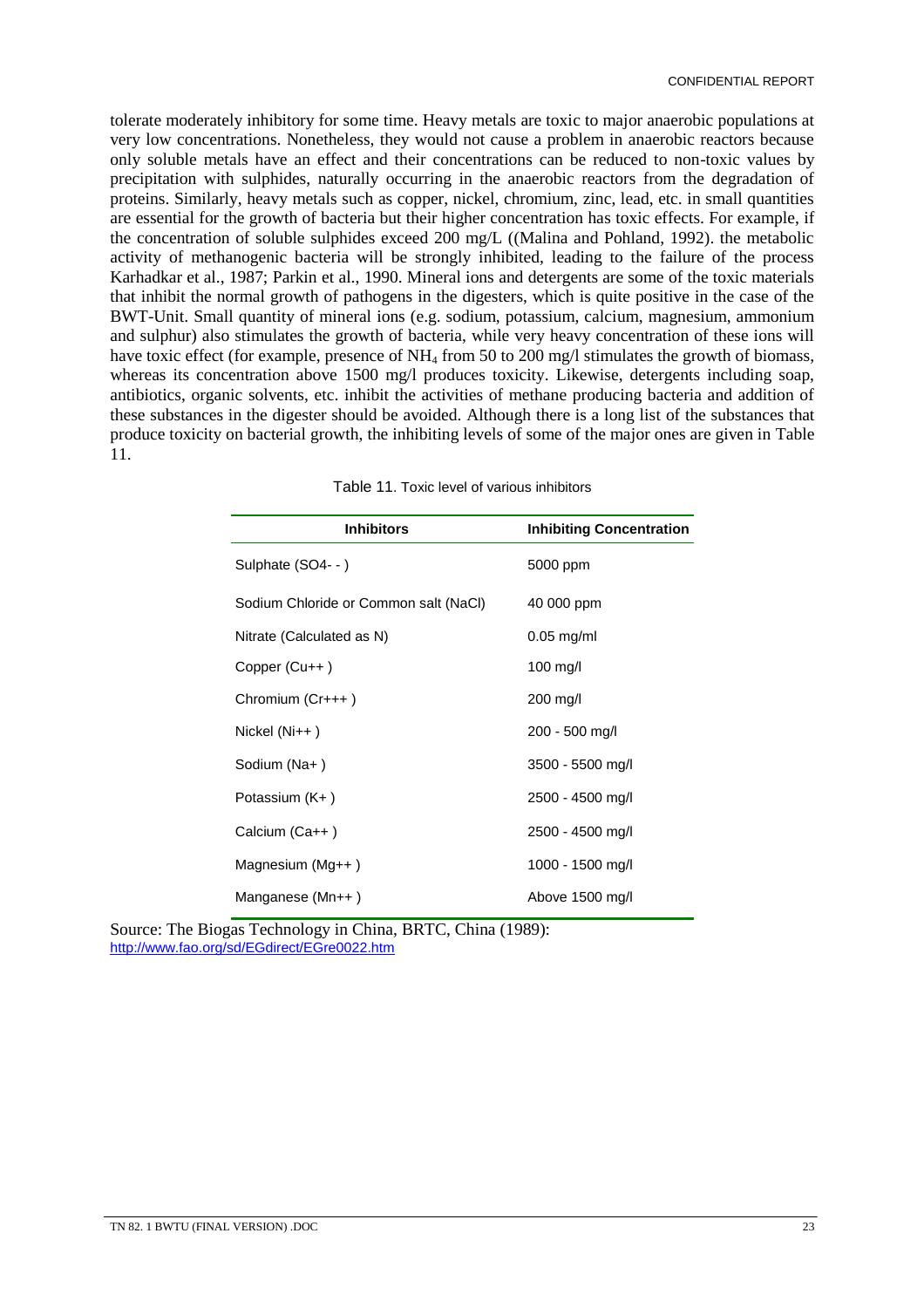### 9 Control aspects

The overall process control of the BWT-unit is important to guarantee optimal operation of the system and to maximise the degradation efficiency. From the experience already gained in the Engineering of the Waste Compartment (EWC) in MELISSA-project, the load imposed to the system can be controlled. To be compatible with the requirements of the filtration unit, the total load fed to the reactor per day should be considered together with the daily flow rate to avoid clogging of the filtration unit. The follow up of the process parameters in the reactors will allow to establish a simplified model, which will give some indications about the harvesting of solids inside the first reactor. The overall follow up data and the model will be presented in TN80.7.

### 10 Interactions BWT/GWT-units

Since the two units are interconnected, it is of interest to have a global overview of the total waste water treatment of the Concordia base. the GWT unit has been designed on IPEV request to treat the grey water generated by 25 persons and will have in addition to treat the effluent coming from the BWT unit. The concentrates generated from the UF and NF filtration steps of the GWT unit will be sent to the BWT unit. Figure 10, presents these connections for the nominal case of a 50 persons occupation. The flows of grey water concentrates (UF, NF and ROI) are calculated from the flows generated by the 13 crew actually at Concordia station and extrapolated to 25 persons.

Taking into account the results from the validation tests performed on the GWT-Unit at la Canourgue, it was possible to estimate the concentrates flows generated from the UF, NF and RO1. It was recently confirmed that the GWT-Unit could in principle treat a maximum influent flow of  $4.2 \text{ m}^3/\text{d}$  (based on the data recorded from the GWT-Unit in operation at the Concordia station). This flow includes the waste from the grey water as well as the effluent from the BWT-Unit. According to the balance on the GWT-Unit, flows between 2.20  $\text{m}^3/\text{d}$  to 3.7  $\text{m}^3/\text{d}$  might be expected from 25 persons (TN 6.3). This means that in worst cases (influent flow =  $3.7 \text{ m}^3/\text{d}$ ), only  $500 \text{ L/d}$  effluent from the BWT-Unit could be further treated by the GWT-Unit. The non-treated fraction which consists 53.7% to 61% of the effluent BWT-Unit will have to be stored in containers (a container of  $4 \text{ m}^3$  can hold the stored effluent for 5 to 7 days) to be later treated when waste production from the GWT-Unit is lower.

Since the GWT unit is foreseen to further proceed the effluent of the BWT unit, to generate water of hygienic quality, the composition of the effluent from the BWT unit should be compatible with the requirements of the GWT unit. One of the most important parameters, where more attention should be paid, is the ammonium. The latter will be found back in the effluent of the BWT unit at relatively high concentrations (> 200 mg/L), Its presence in the effluent is mainly justified by the conversion of urea in urine into ammonium in anaerobic conditions.

As known from the history of the membrane systems, they have limitations for the retention of ammonium. The efficiency for ammonium removal by means of this type of systems is pH dependant. Indeed, at neutral pH or elevated pH, ammonium removal is limited to some 10% (oral discussion with the experts from Technomembranes). Moreover, the stripping of ammonia gas due to high pH can seriously hinder the functioning of the filtration units due the introduction of ammonia gas in the membrane modules. Whereas, by keeping relatively low pH values of 6 to 6.5 (extra dosage of acids), the efficiencies for ammonium removal by membrane systems are higher.

To avoid continuous control of the pH in the BWT unit effluent and by the mean time extra acid dosage, it was decided to look for a reliable biological technology to remove ammonium from the BWT unit effluent before processing it in the GWT unit. The most suitable technology is the aerobic nitrification of the BWT unit effluent. Here again, the selected technology could serve for the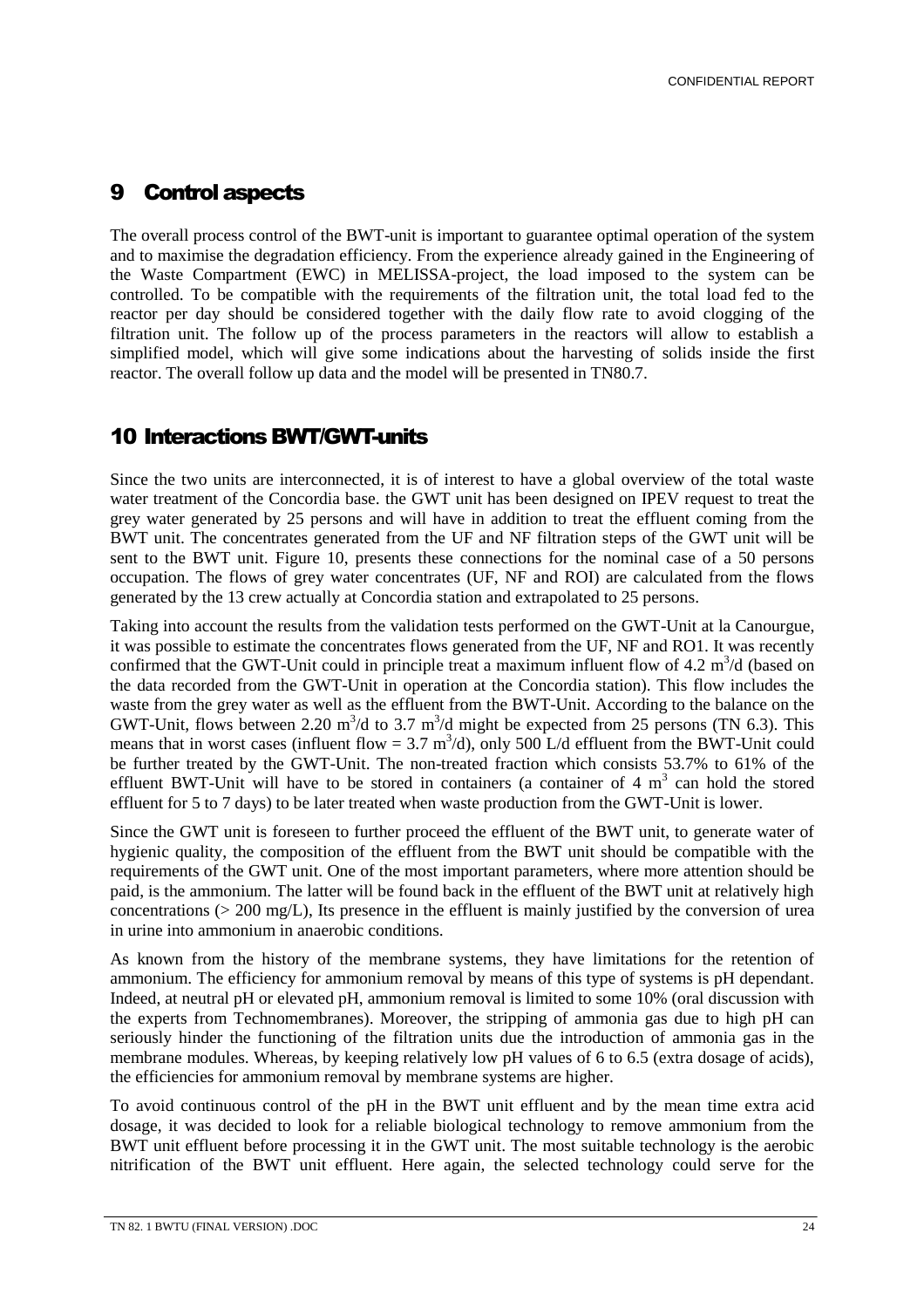evaluation and validation of the third compartment technology (Nitrifying compartment) in MELiSSA-loop.

### 11 **Flows calculations**

Flow from the BWT-Unit generated by 50 persons  $= 0.780 \text{ m}^3/\text{d}$ .

Flow to be treated by the GWT-Unit = flow from the BWT-Unit generated by 50 persons + flow concentrate UF-GWT-Unit + flow concentrate NF-GWT-Unit.

The concentrate flows from the UF and NF are estimated according to the results obtained at la Canourgue during the validation tests of the GWT-Unit.

In optimal operating conditions of the GWT-Unit: The minimal expected flow rate  $= 0.78 + 0.20 + 1.5$  $0.10 = 1.08 \text{ m}^3/\text{d}.$ 

In case of low performances of the GWT-Unit: The expected flow rate  $= 0.78 + 0.30 + 0.20 = 1.28$ **m 3 /d**

The estimated treatment capacity of the GWT-Unit according to the data obtained during the operation of the unit at Concordia site =**4.2 m<sup>3</sup> /d.**

The grey water generated by 25 persons as proposed in TN 6.3 is estimated at 2.2 to 3.7 m<sup>3</sup>/d.

Taking into account these data, it was possible to estimate the daily volumes from the BWT-Unit and which could be treated by the GWT-Unit as shown in Table 12.

|                                              | <b>Flows grey water</b><br>$(m^3/d)$<br>$({\bf A})$ | Flows black water $+$<br><b>UF/NF</b> concentrates<br>$(m^3/d)$<br>(B) | <b>Flows to be</b><br>treated $(m^3/d)$<br>$(A+B)$ | <b>Stored flows</b><br>$(m^3/d)$<br>$(A+B) - 4.2 m3/d$ |
|----------------------------------------------|-----------------------------------------------------|------------------------------------------------------------------------|----------------------------------------------------|--------------------------------------------------------|
| Minimum flow<br>expected from 25<br>persons  | 2.2                                                 | 1.08<br>1.28                                                           | 3.28<br>3.48                                       | No storage whole<br>flow is treated                    |
| Maximum flow<br>estimated from<br>25 persons | 3.7                                                 | 1.08<br>1.28                                                           | 4.78<br>4.98                                       | 0.58<br>0.78                                           |

Table 12. Estimation of the flows from the BWT-Unit to be treated by the GWT-Unit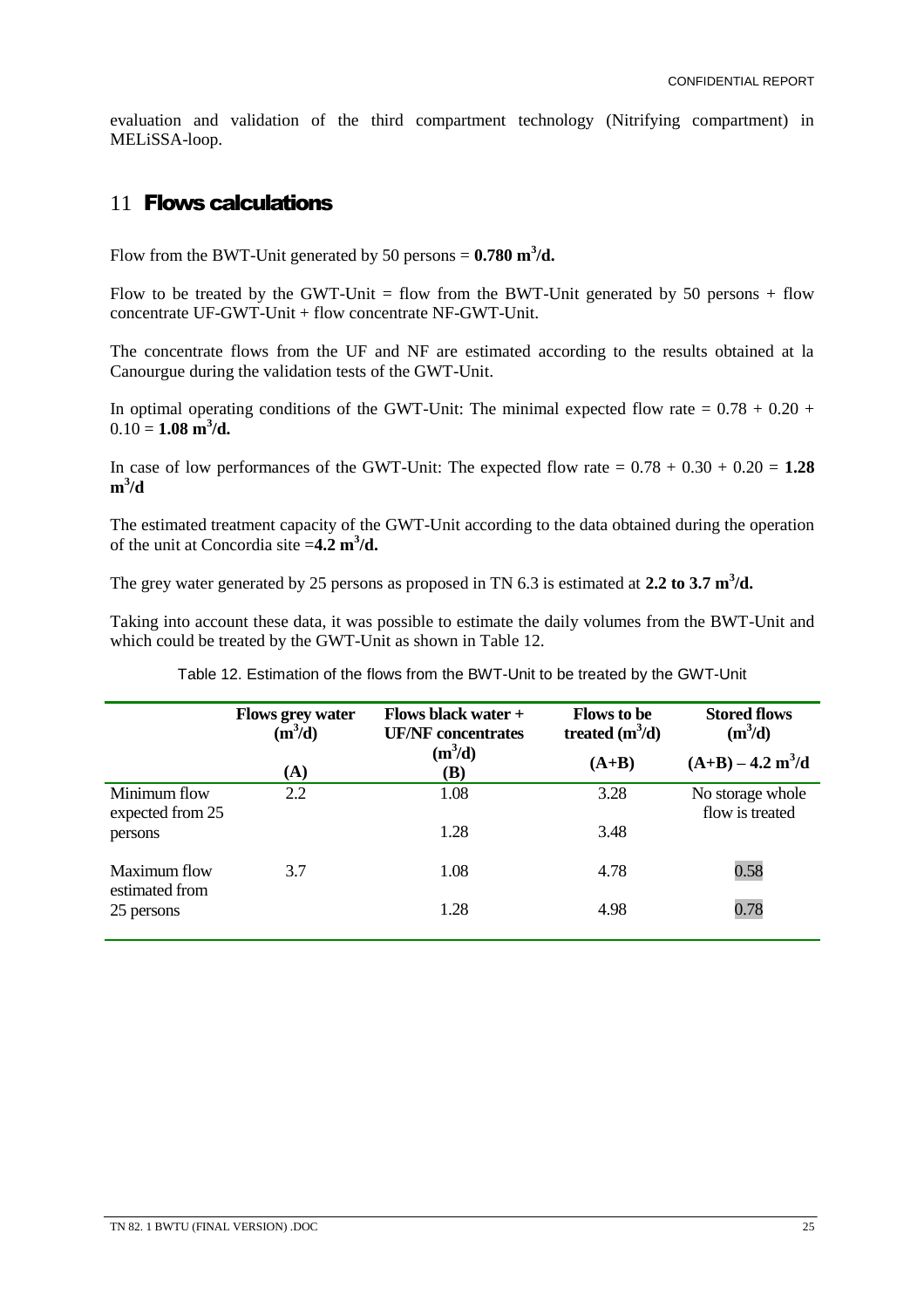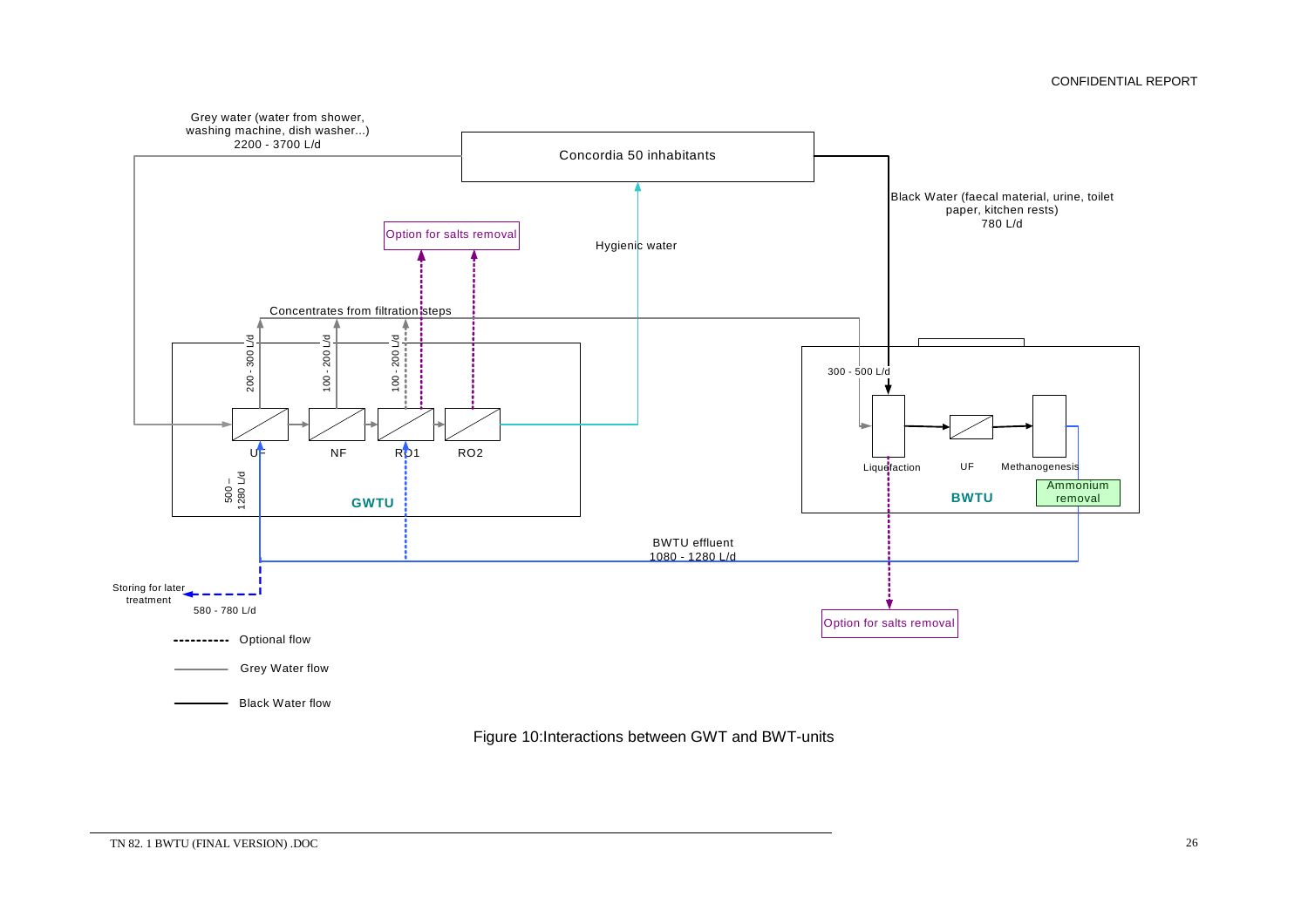### 12 Sizing of the BWT-Units

The sizing of a black water treatment unit is considered in both Dumont d'Urville and Concordia bases. Depending on the feed characteristics, volumes are proposed for the acidogenic and methanogenic reactors with respecting the constraints previously defined (see Constraints and limiting factors of the process). Biogas and VFA productions are estimated from results of lab experiments carried out at EPAS. The data obtained with the proposed system will be presented in TN 82.7, taking into account the process limitations. Both black water treatment units (Dumont d'Urville and Concordia) will be operated at worse cases in a first instance and at situation conditions in a second instance.

The sizing of the BWT-Unit of Concordia will take into account the daily loads to be treated and influent composition. Indeed, the unit should be able to treat the waste generated by a 15 persons and a maximal load generated by 70 persons. Based on the test results obtained with lab-scale set-ups (organic matter biodegradation efficiencies, urea conversion into ammonium and biogas production) the final dimensioning of the bioreactors and ultrafiltration unit was made. The results of tests performed on lab-scale BWT-Unit will be presented in TN 82.7.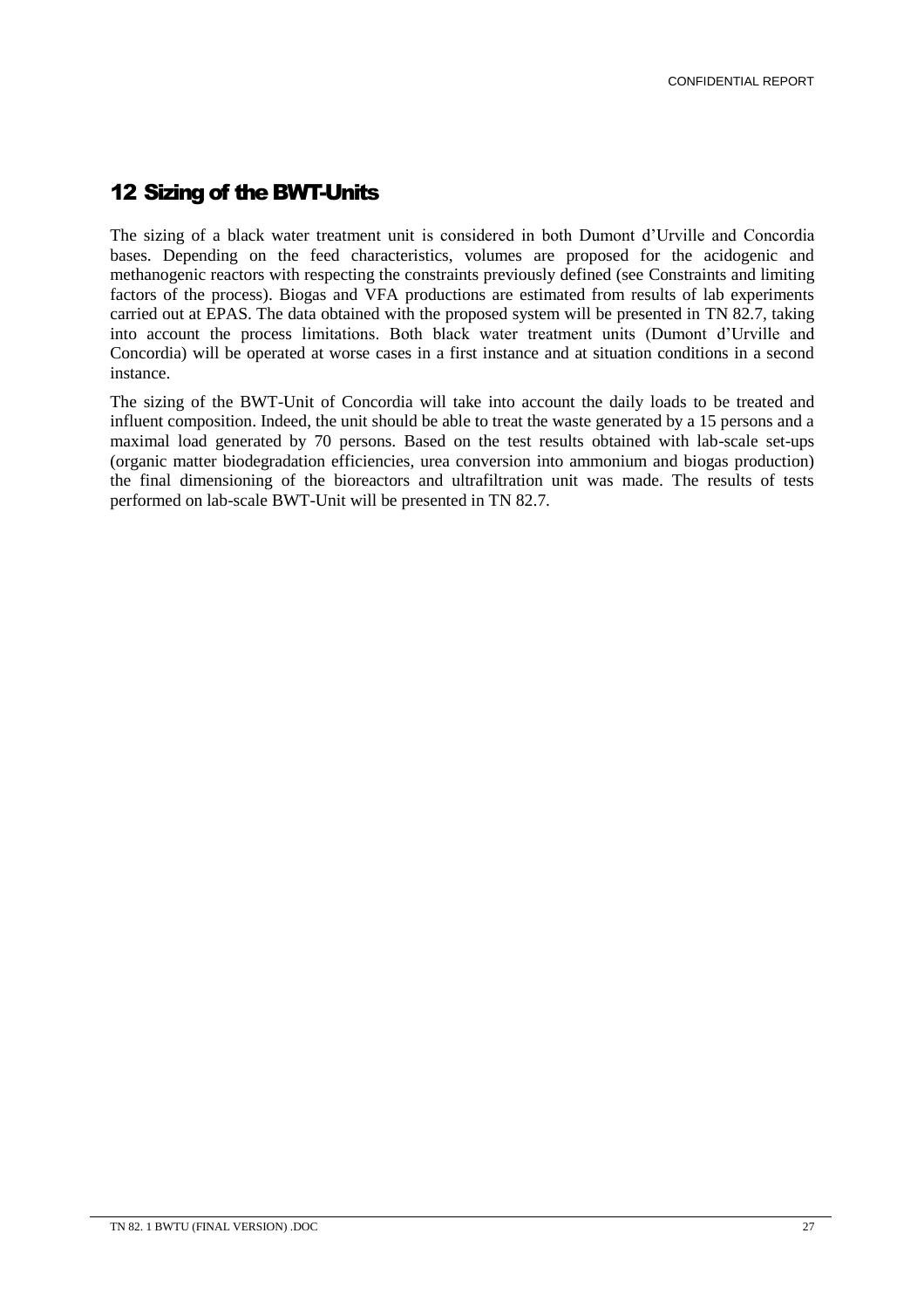### 12.1 Sizing of Dumont d'Urville unit



Figure 11 Sizing of Dumont d'Urville Unit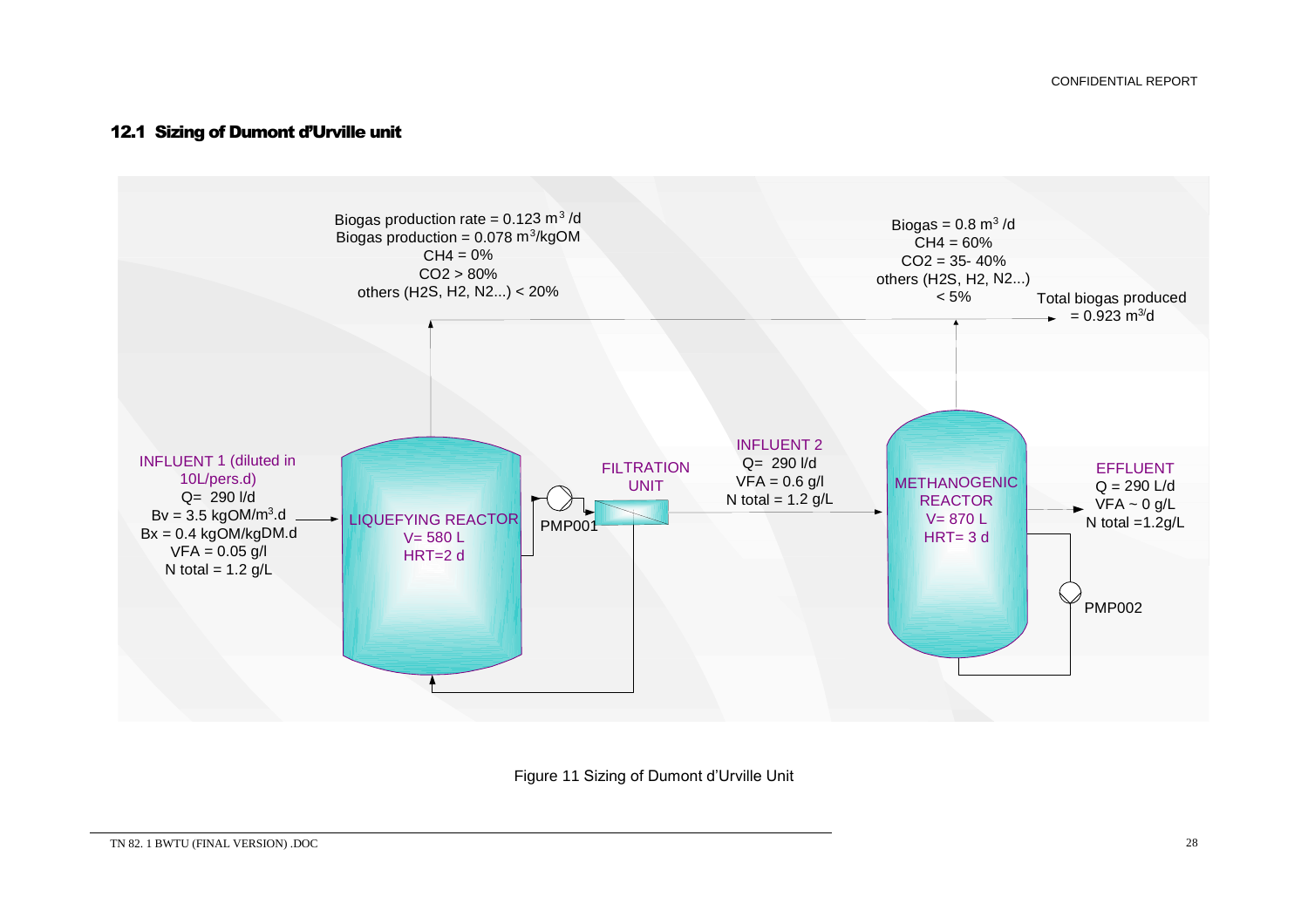### 12.2 Sizing of Concordia unit



Figure 12 Sizing of Concordia unit